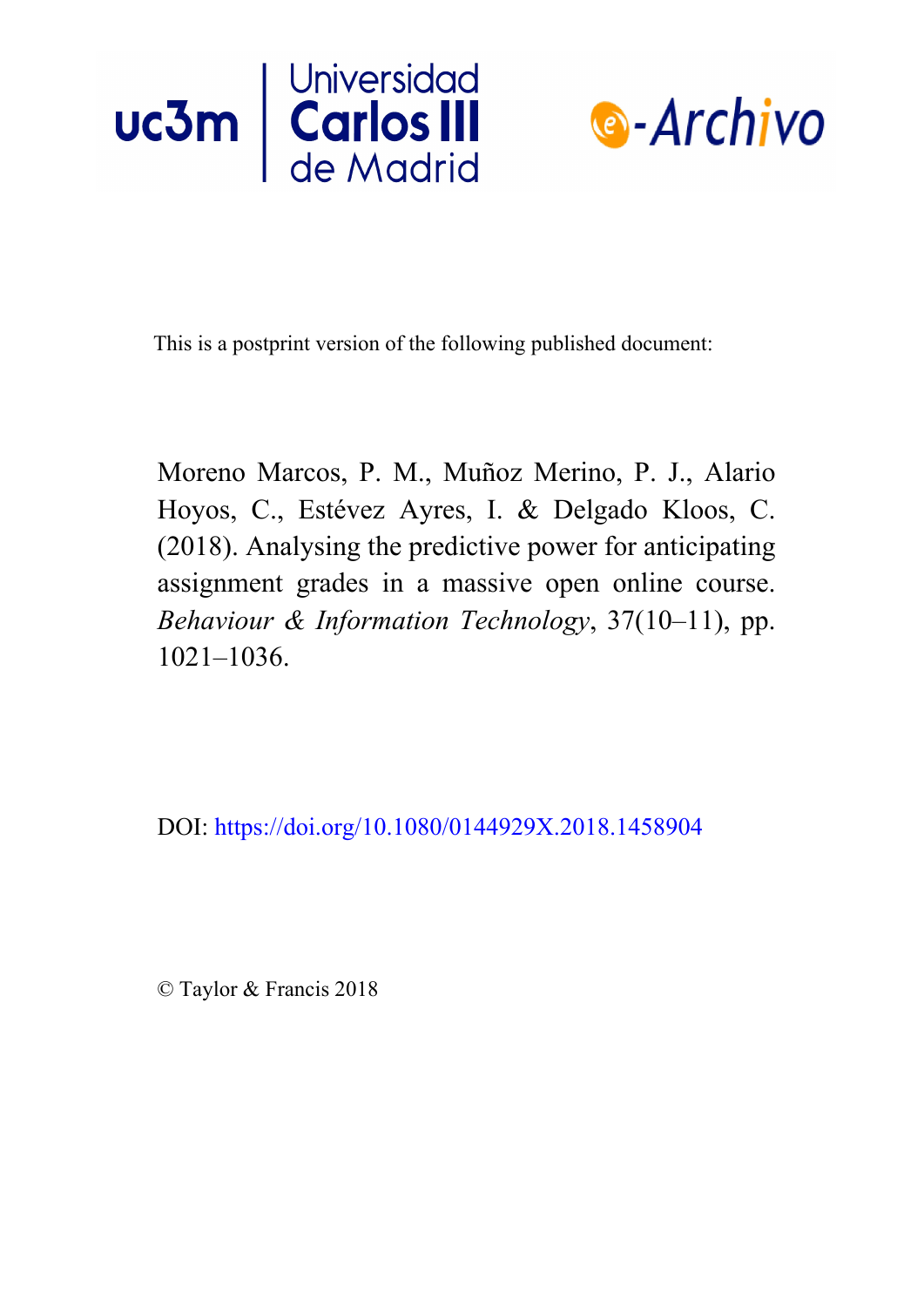# **Analysing the predictive power for anticipating assignment grades in a Massive Open Online Course**

Pedro Manuel Moreno-Marcos, Pedro J. Muñoz-Merino, Carlos Alario-Hoyos, Iria Estévez-Ayres & Carlos Delgado Kloos

The learning process in a MOOC (Massive Open Online Course) can be improved from knowing in advance learners' grades on different assignments. This would be very useful to detect problems with enough time to take corrective measures. In this work, the aim is to analyse how different course scores can be predicted, what elements or variables affect the predictions, and how much and in which way it is possible to anticipate scores. To do that, data from a MOOC about Java programming have been used. Results show the importance of indicators over the algorithms and that forum-related variables do not add power to predict grades, unlike previous scores. Furthermore, the type of task can vary the results. Regarding the anticipation, it was possible to use data from previous topics but with worse performance, although values were better than those obtained in the first seven days of the current topic.

Keywords: MOOCs; prediction; learners' grades; indicators; learning analytics; edX

### **1. Introduction**

MOOCs have been gaining popularity since 2012 and nowadays there is an industry with millions of learners, thousands of MOOCs and hundreds of universities offering them (Christensen et al. 2013). The most important platforms worldwide are Coursera and edX (Shah 2015), although courses usually share a common structure. Grainger (2013) identified eight types of contents in MOOCs: video lectures, assessments, forums, activities, live video sessions, reading materials, additional video resources, and social media.

A relevant aspect of MOOCs is the huge amount of information that can be inferred regarding learners based on their interactions. This information can be used not only to diagnose factors explaining the observed data, but also to identify patterns and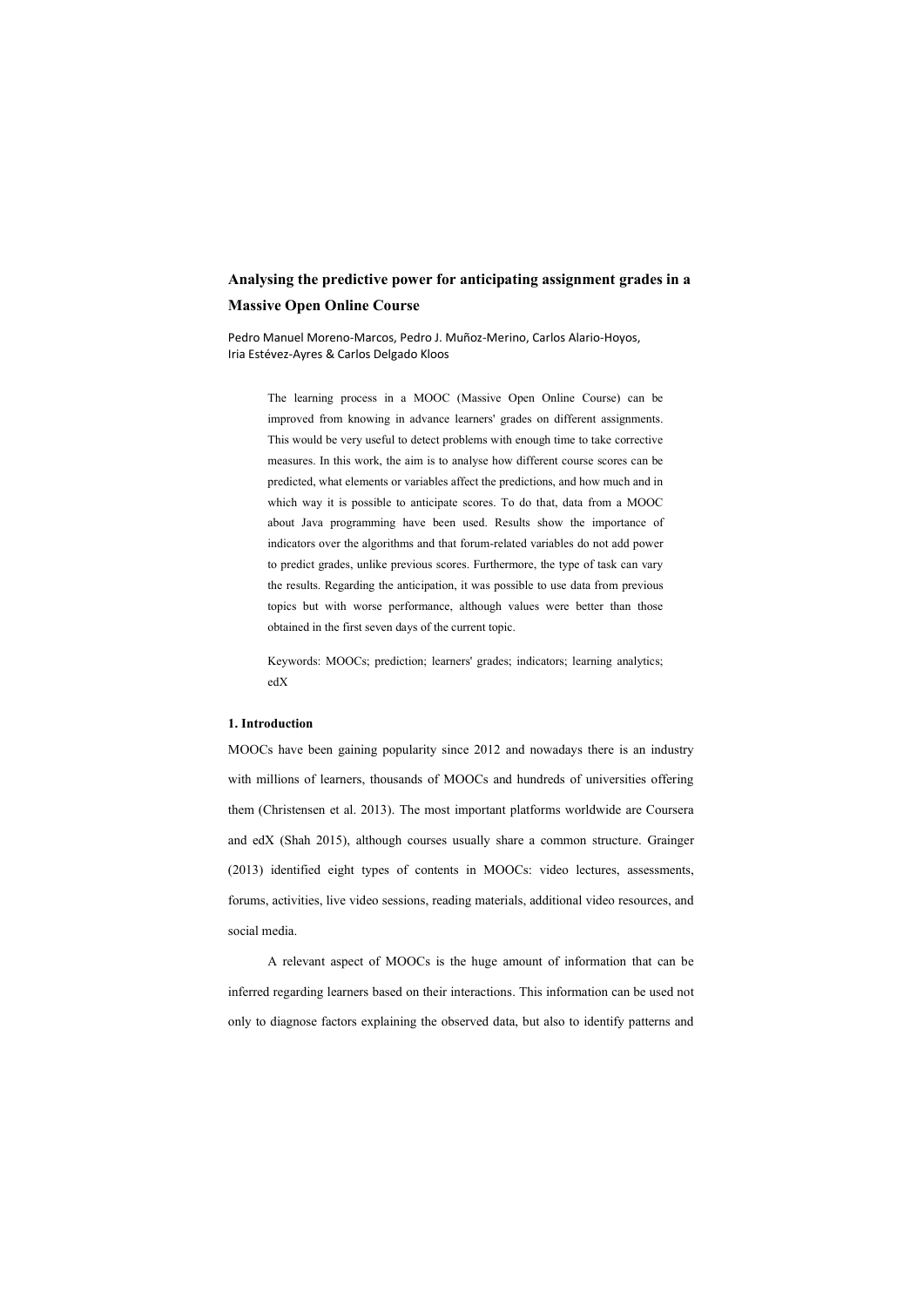predict trends. Predictions in MOOCs have special relevance because of several reasons. Predictions can provide teachers and other stakeholders an idea of what is happening in the course to be able to anticipate problems with learners or the content. Besides, they can support interventions to improve the learning processes or make decisions that affect the design of the course. Moreover, predictions can be useful to the learners themselves because they can obtain data for their self-reflection (Greller and Drachsler 2012), which can help them to enhance their engagement and performance on the course.

In MOOCs, one of the main areas of prediction is the forecasting of dropouts, because completion rates can be very low (even lower than 10%) (Daniel 2012) and it is important to detect students at risk in advance. In studies on prediction of dropouts, timing considerations are important since most of the dropouts occur at the beginning of the MOOC (Santos et al. 2014). For this reason, several contributions tried to predict when the learner was going to drop out the course (Xing et al. 2016; Kloft et al. 2014). Nevertheless, it is noteworthy that dropouts are not necessarily a problem in all cases because many learners may enrol the course just to explore the content without intention to finish it or even without intention to take any activity (Kolowich 2013).

Another area of interest is the prediction of scores in MOOCs. Research in this field is also important to identify learners who have trouble understanding the course contents and to be able to provide frequent and effective feedbacks (Pardo et al. 2016). Furthermore, anticipating grades can be more useful than dropouts in some cases since e.g., there can be users who have interest on the course but do not manage to acquire enough skills to pass. The identification of those users and their difficulties can be done through the prediction of the final score but can be more specific if there is an analysis of every partial assignment, which will provide a better characterisation of the learner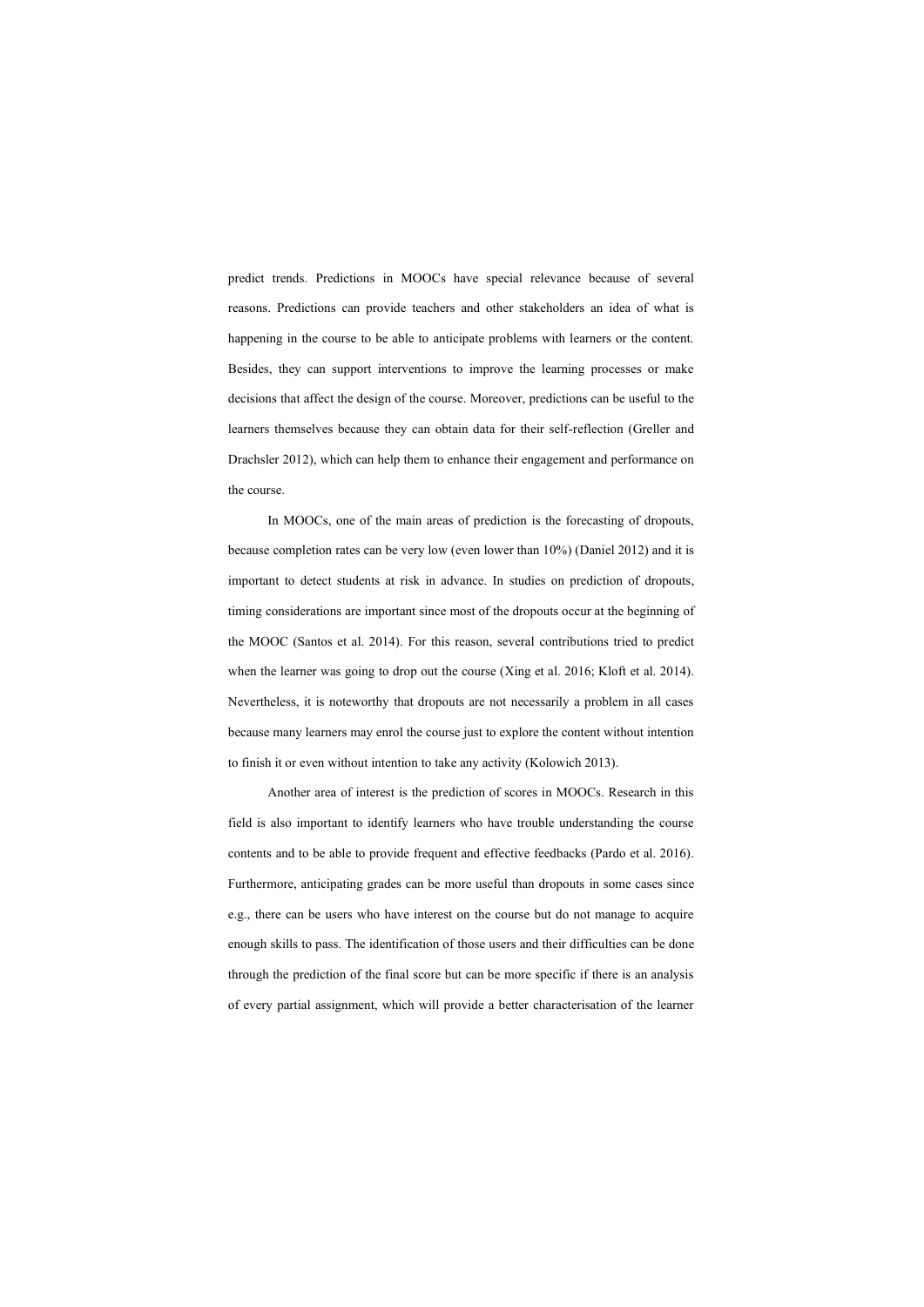by topics. However, the most important aspect is detecting the difficulties on time because that would result in benefits both for the learner and the instructor or the institution because, for example, teachers can modify the difficulty of the course or offer complementary materials to support learners with lower initial level.

To tackle this task of forecasting learners' grades, prior to the definition of prediction algorithms, it is crucial to identify what data can be useful. For example, Ren, Rangwala, and Johri (2016) analysed different variables to predict homework grades in a MOOC and obtained the highest correlation with the number of previous quizzes attempted. Greene, Oswald, and Pomerantz (2015) also analysed variables and found a statistically significant relationship with the level of schooling and the intended hours to be spent on the MOOC. However, those contributions did not mention forum variables, which can be explained with detail to discover the relationship between grades and social behaviours.

Moreover, there might be other factors that affect the predictive power obtained when forecasting grades. Some of these factors can be the type of assignments (i.e. closed-ended vs. open-ended assignments), the time when grades are predicted or the time span when data are collected. In general, predictions can be used to detect patterns or anticipate future events. Particularly, when forecasting future scores, it is relevant to identify how much do we need to wait to obtain acceptable prediction results since the anticipation is a key aspect to change undesired behaviours on learners (Kettle and Häubl 2010). This has raised the need to analyse how predictions improve day-by-day and how older interactions can provide early diagnostics about the future. In the literature, there are not many works (Ren, Rangwala, and Johri 2016; Elbadraway et al. 2016) which predict scores quantitatively on MOOCs, and the analysis of how grades can be anticipated is an open issue.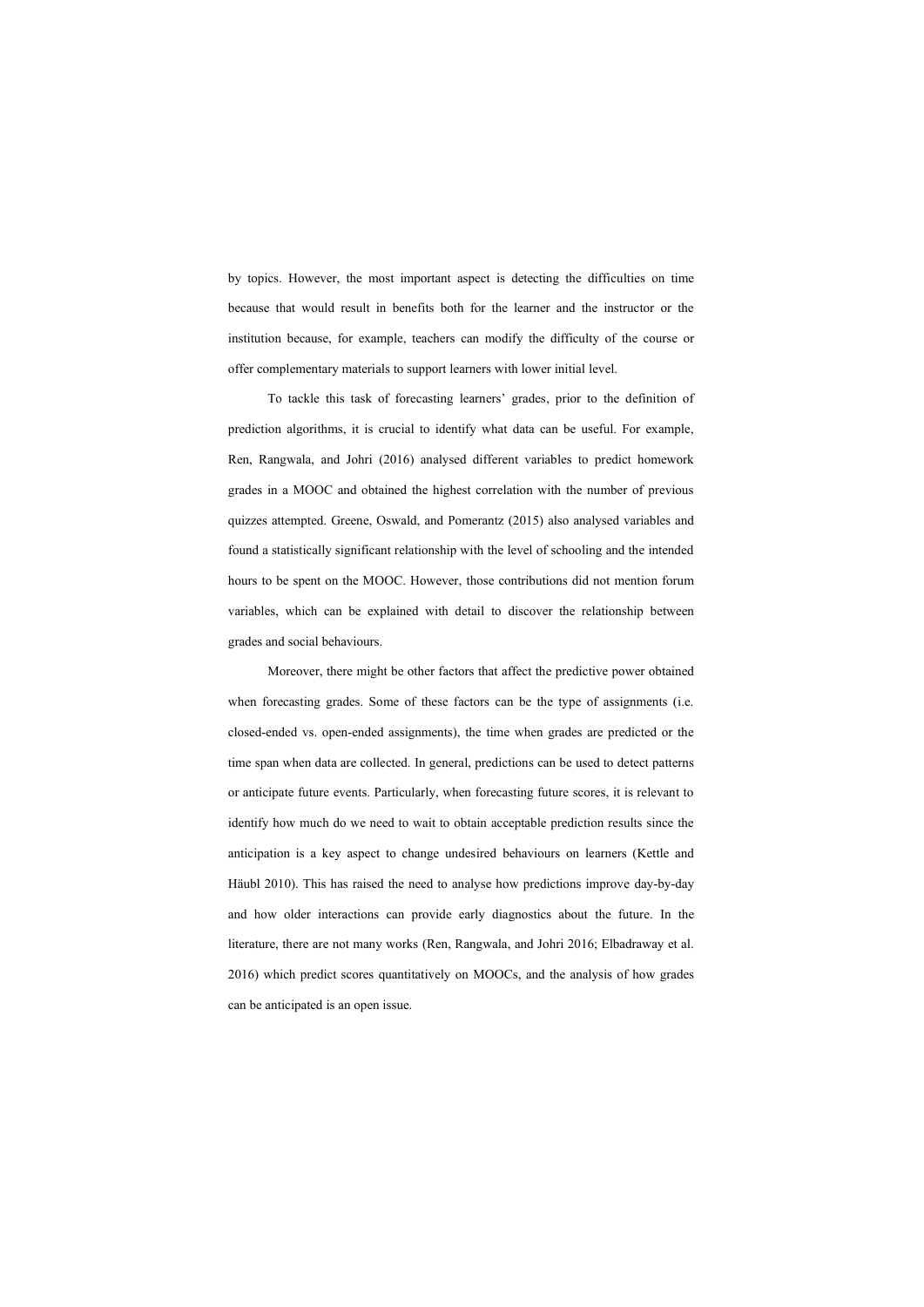Therefore, prediction of grades in MOOCs is at an early stage. There is a need of including new predictor variables such as forum-related ones or the type of submission. Furthermore, work on analysing how the predictive power changes along the time is required as well as the exploration and comparison of different machine learning techniques for prediction.

This work aims to address this gap and discover factors that affect learner's grades in a MOOC, such as variables (e.g., forum indicators), algorithms or the type of assignments. To cover all the purposes, the analysis has been organised in the following research questions, which are analysed in a specific MOOC:

RQ1: What is the predictive power that can be achieved to anticipate learners' grades in assignments? What machine learning methods provide better predictive power?

RQ2: Do prediction models improve with the use of forum-related variables?

RQ3: Are there any differences between predicting grades in closed-ended questions and open-ended questions?

RQ4: Do variables from previous weeks affect in the results of prediction of new ones?

RQ5: What is the moment in which the prediction power stabilises after a dayby-day analysis? What are the reasons for that?

The structure of the paper is as follows. Section 2 provides a background on what has been researched in prediction in education and, particularly in MOOCs, and how this work goes beyond the state of the art. Section 3 describes the methodology used to conduct this study. Section 4 describes the results related to the research questions, while a discussion of the main findings is presented in Section 5. Finally, the main conclusions and future research directions are provided in Section 6.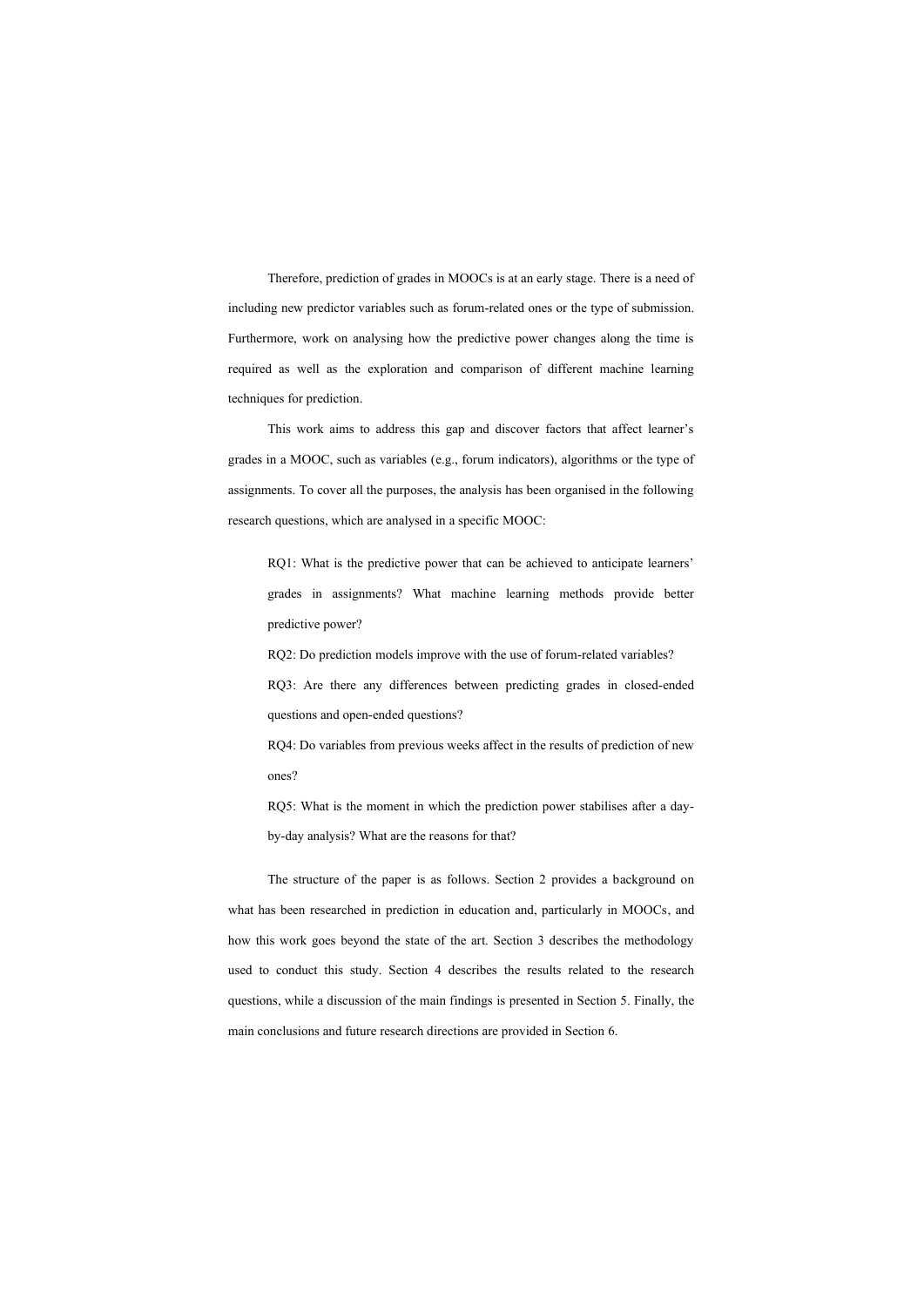### **2. Related work**

In this section, the existing approaches on prediction are covered and the relationship with this work. First, an introduction of prediction in education is provided. Next, a particularisation of prediction in MOOCs is presented.

### *2.1. Prediction in Education*

Prediction is a wide area of study and there have been several contributions in the educational field, both in "closed" courses in schools or universities, and in MOOCs. In general, one of the main interests has been to predict if the student will finish (and pass) the course or not. To do that, some typical indicators are the Cumulative Grade Point Average (CGPA) (Shahiri, Husain, and Rashid 2015) or demographic variables (Aguiar et al. 2014). Lykourentzou et al. (2009) predicted students' dropouts considering demographic information and their engagement in the learning platform as the course evolved. Results showed that the initial classification rate improved about 22-25% over the time.

Other works have focused on understanding students' behaviours. For example, Xenos (2004) modelled behaviours using Bayesian Networks or Chen, Vorvoreanu, and Madhavan (2014) identified students' problems, such as heavy study load, trouble sleeping, etc in students' tweets.

Apart from how students behave, there are studies about predicting learners' performance (grades). One early study (Feng, Heffernan, and Koedinger 2006) focused on predicting grades of a state exam for school students. In that work, they evaluated how the information from their intelligent tutoring system helped to predict the score and obtained a MAD (*Median Absolute Difference*) of 10.2% of the full score, which was very satisfactory.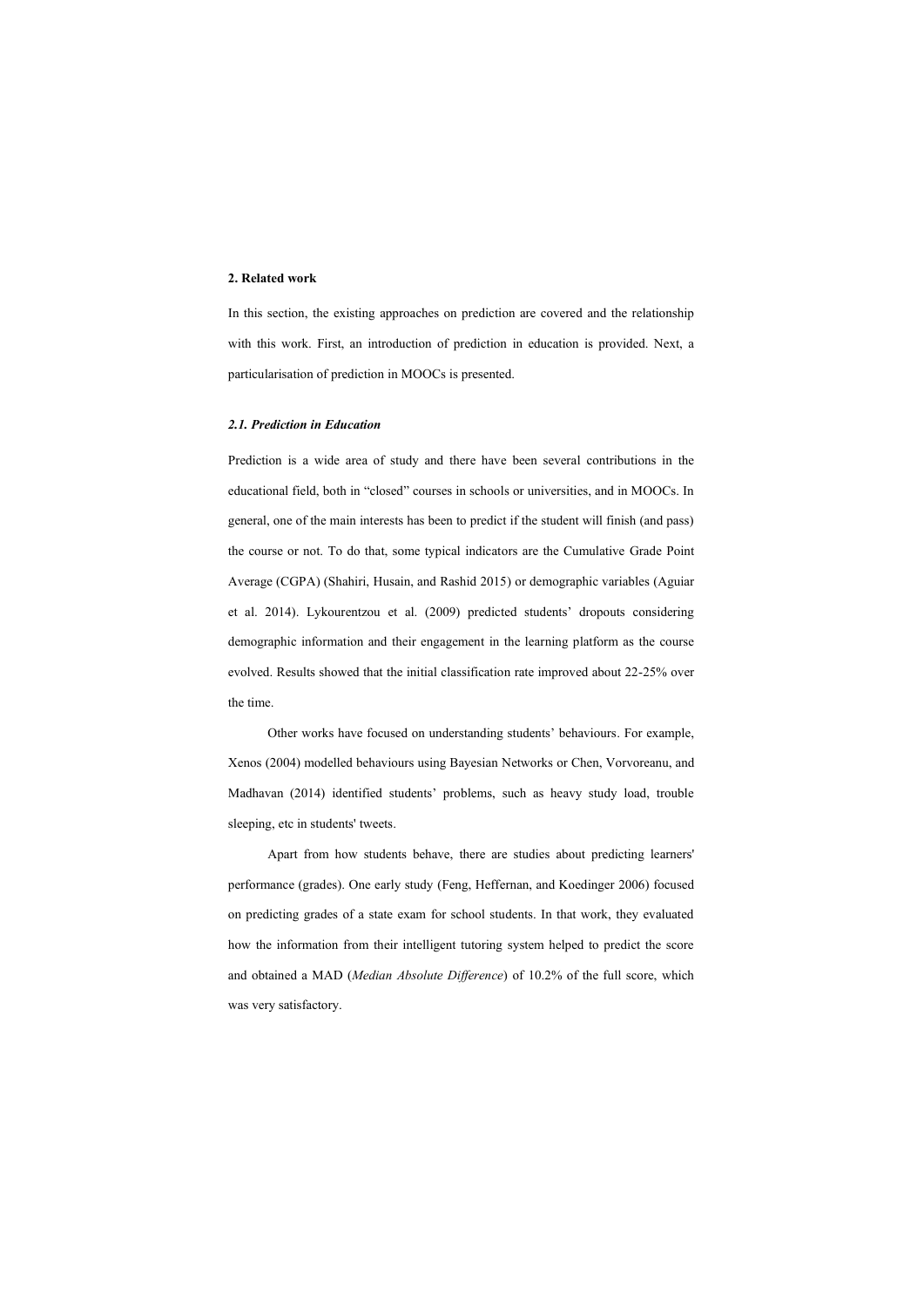Moreover, Ashenafi, Riccardi, and Ronchetti (2015) built a predictive model from peer-assessment activities to forecast the final grade in two computer science courses. Results showed a Root Mean Squared Error (RMSE) of 2.93 and 3.44 (in the range 18-30 as only passed students were considered, maximum grade was 30 points and 60% was required to pass) in each course, which indicates possible variances when transferring models from one course to another. Romero et al. (2013) also took forum messages and predicted students' performance based on a classification of posts considering how complete or precise the information was and what level of knowledge the learner showed with the message. It is noteworthy that forum messages include a wide variety of data since they can provide variables related to participation aspects and the text itself. However, this type of data is not always available on courses and each context should be analysed considering its particularities. Finally, the evolution of the predictive power through time should also be considered. For instance, Okubo et al. (2017) developed a model for predicting grades using neural networks, and their analysis showed how the accuracy improved from 50% in the first week to 100% in the tenth one.

### *2.2. Prediction in MOOCs*

In the context of prediction, MOOCs have special characteristics which make them different from other types of courses. Firstly, their volume of data is greater than in traditional courses, since there can be thousands of learners enrolled in the same course. Secondly, the profile of users may be very heterogeneous (in terms of culture, education, personality, etc.), which produces a wider variety of data. Thirdly, the intensive use of videos and social interactions is a characteristic of MOOCs and not only produces more data, but also new indicators, unlike traditional courses where these interactions are not normally present.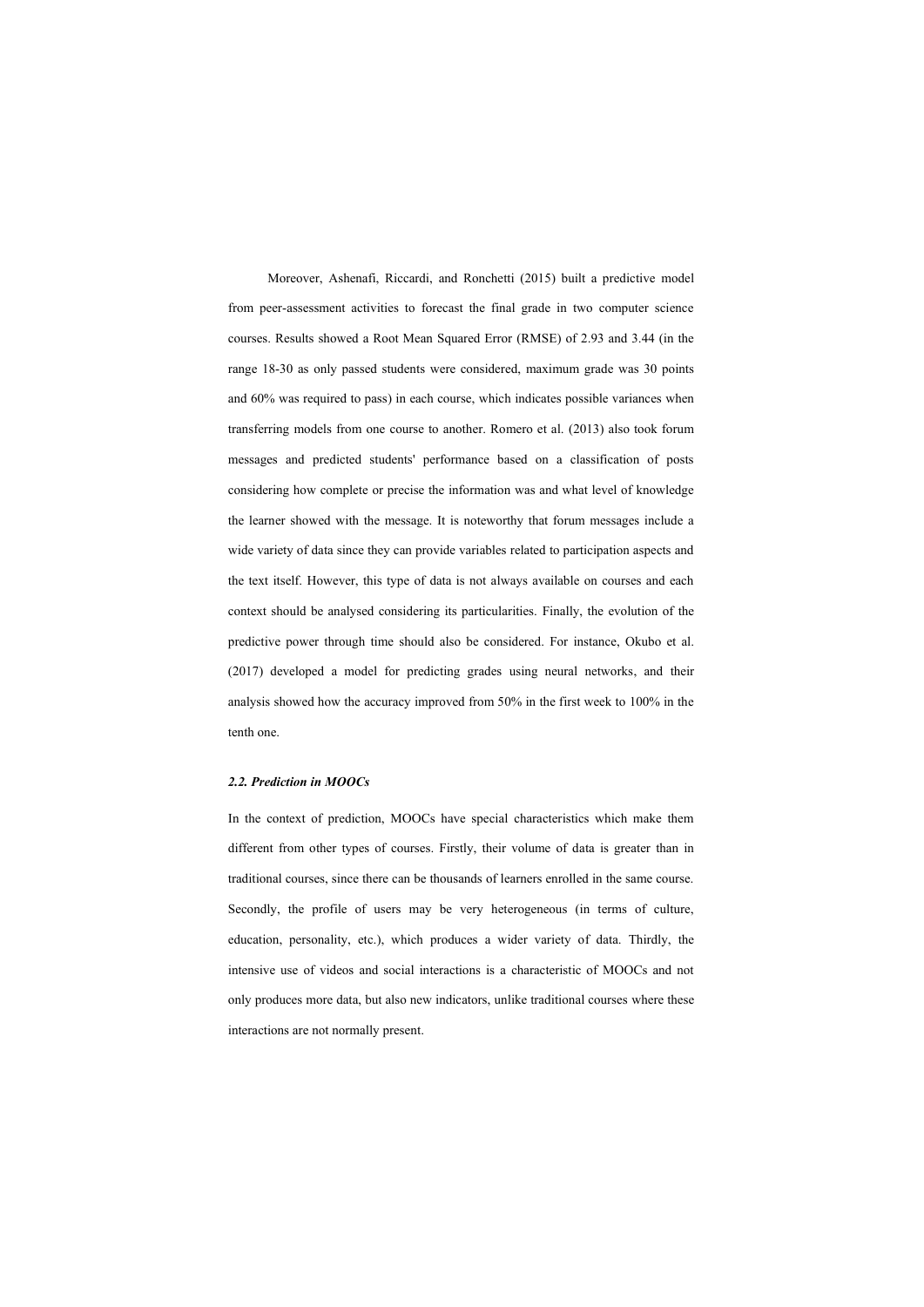Regarding social interactions in MOOCs, there have been approaches that identified the top contributors in the forums (Alario-Hoyos et al. 2016), the personality of learners (Chen et al. 2016), user's confusions (Yang, Kraut, and Rose 2016), the participation of learners in peer reviews (Er et al., 2017) or if there will be intervention from an instructor in a forum message or not (Chaturvedi, Goldwasser, and Daumé III 2014). All of them also have in common the use of forum data, which have also yielded some contributions to classify forum messages. For example, Brinton et al. (2014) analysed 73 MOOCs from Coursera to classify posts according to their relevance, and Ramesh et al. (2015) suggested a classification of messages according to different aspects (course, video, sentiments, etc.).

Although forum can be analysed specifically, it can provide indicators to be used for other prediction purposes and one of the most typical ones is the study of dropouts. Halawa, Greene, and Mitchell (2014) analysed learner activity features and found that absence times over three weeks were a strong indicator of dropout. Ramesh et al. (2014) also developed a model to predict course completion and found that watching video lectures activities were the most consistent in the predictions over different phases of the course.

A drawback of analysing course completion (or dropouts) is that a learner might complete the course but not pass it. Because of that, there is also an interest on predicting scores. In this area, MOOCs are also different as the way of learning may differ as well as the assessment methods. In MOOCs, predictor variables are usually related to the platform use, forum activity, video-watching activities (Ye and Biswas 2014), and the results of the assignments, although a combination of features is also possible. For example, Yang et al. (2017) used a time series neural network to predict grades based only on previous grades, and combining these with clickstream data.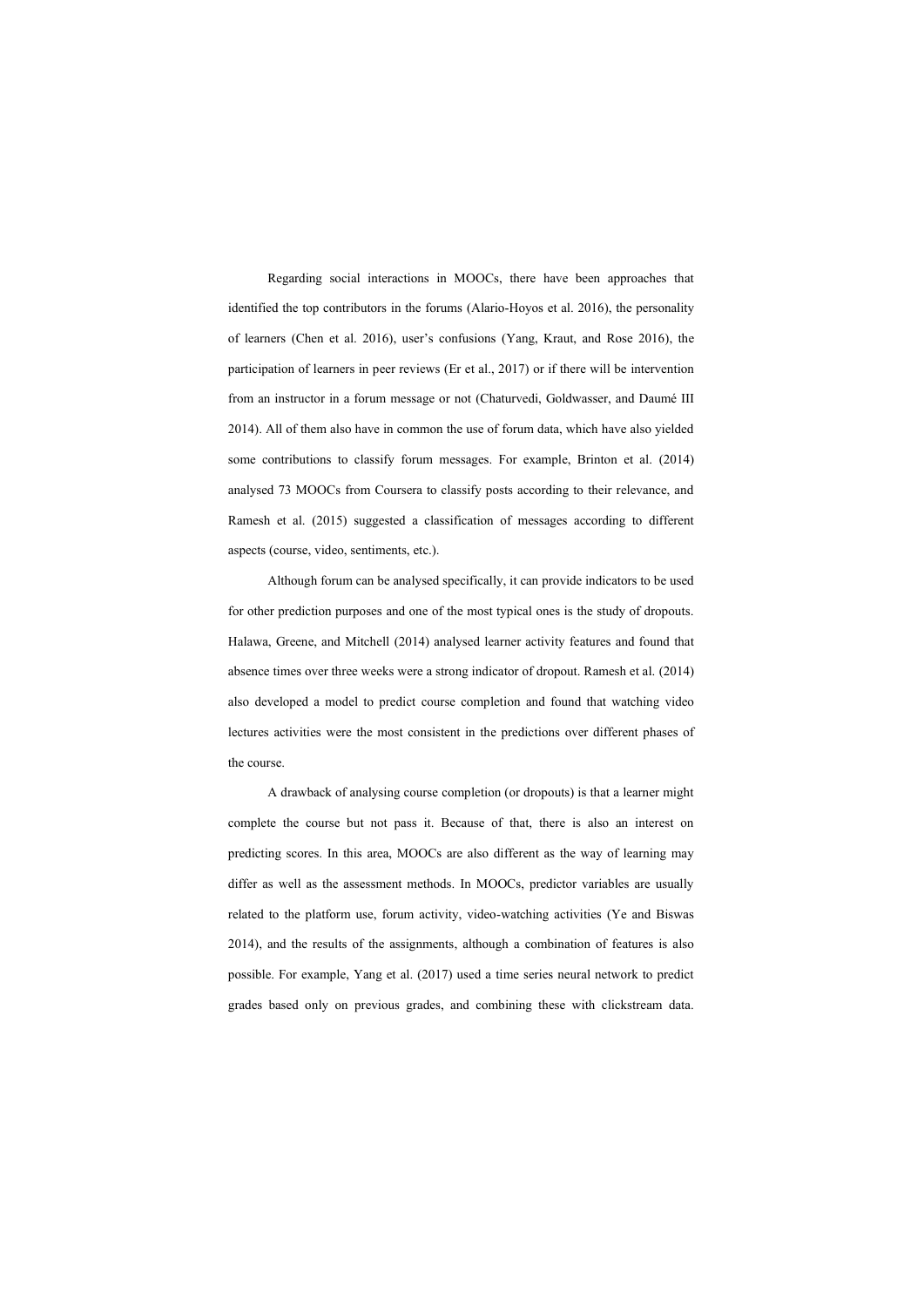Results showed how the combination of these features served to improve the RMSE. However, it is also possible to explore and define new variables. For example, Kennedy et al. (2015) focused on how many times learners switched from an exercise to another and added special assignments to evaluate their effect on the final score.

In this line, Elbadrawy et al. (2016) predicted assignment scores using different regression models and improved the RMSE from 0.225 in the first reported assignment to 0.145 in their sixth and last one. Pérez-Lemonche, Martínez-Muñoz, and Pulido-Cañabate (2017) also predicted grades in a MOOC about Android programming and achieved a MAD of around 10% with Random Forest and Neural Networks. Moreover, Ren, Rangwala, and Johri (2016) predicted intermediate assignments with RMSEs between 0.14 and 0.20 when using interactions from all the assignments excepting the used for prediction. However, many contributions predict only categorical variables (e.g., pass/fail) instead of a continuous grade (e.g., grade between 0-10). For example, Sinha and Cassell (2015) discretised grades into four groups on equal frequency: Low, Medium, High and Very High. Similarly, Li, Wang, and Wang (2017) used four levels (A to D) using N-gram features (i.e. sequences of actions) in clickstream data.

Other approaches regarding scores prediction have focused on predicting if the learner was going to answer Correctly at their First Attempt (CFA) (Brinton et al. 2016; Brinton and Chiang 2015) or performed a binary classification to forecast the correct and incorrect answer in a questionnaire using the Bayesian Knowledge Tracing model (Wang et al. 2016). Finally, there have been contributions who have only focused on what variables show a stronger correlation with the final score. For example, Vu, Pattison, and Robins (2015) found a strong correlation with the total video view time.

Despite all the efforts to develop the previous contributions, there is a lot of room for research in prediction in MOOCs. Authors (2018) reviewed the state-of-the-art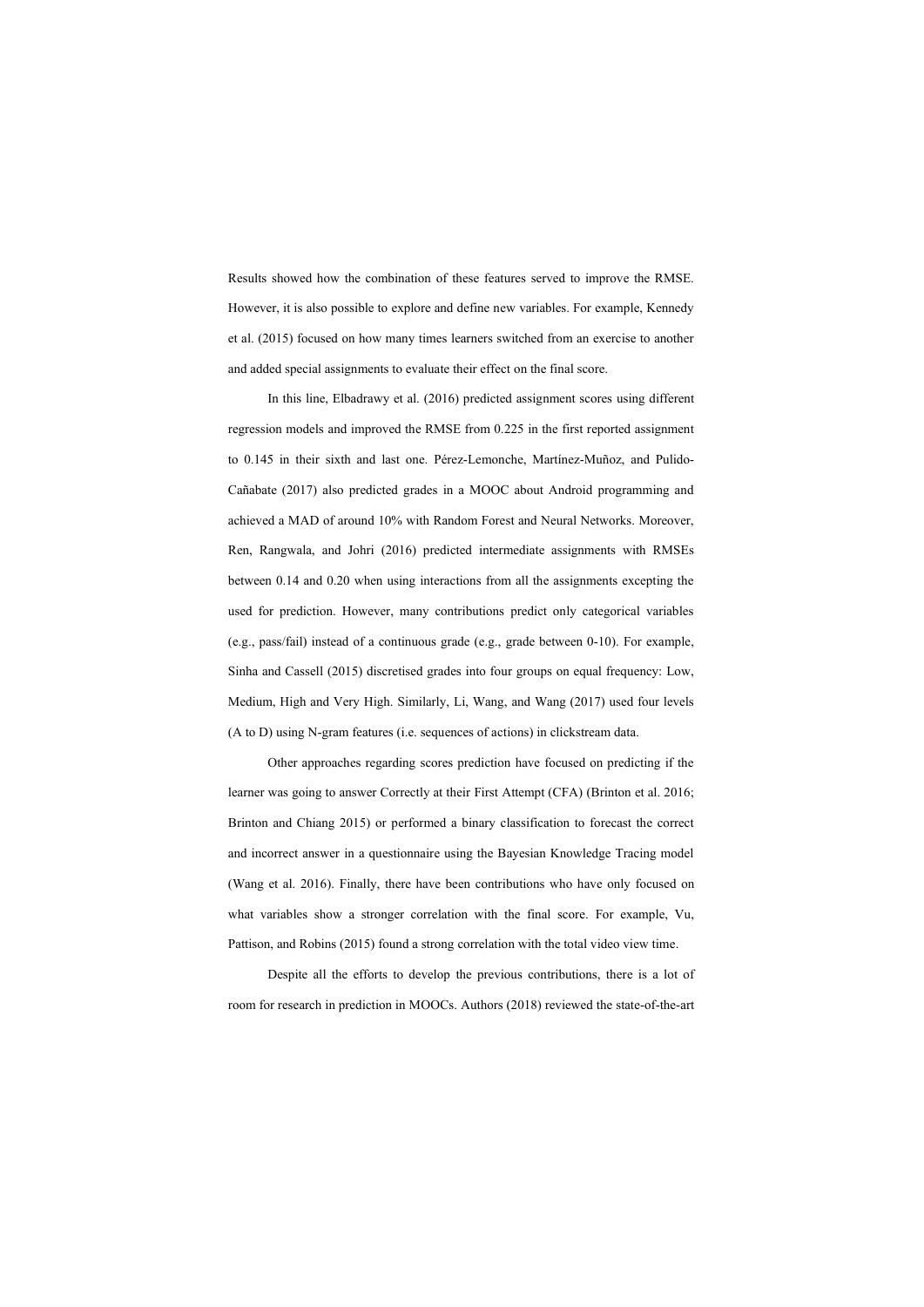in prediction in MOOCs and found some future research directions. These shall include the need to analyse more heterogeneous courses in terms of platforms, thematic areas and durations. Furthermore, it will also be useful to focus on new variables to predict (e.g., learners' expectances, efficiency, constancy, etc.), new features as predictor variables (e.g., self-regulated learning variables, forum-related ones, etc.), the analysis of the best moments for making the prediction, or the improvement of the predictive power of current models through new indicators or the enhancement of algorithms.

This paper will show a study on how scores can be predicted on a MOOC raising the best results possible, which will be contrasted with current contributions in Section 4. This study will be different to other works because it will analyse the effect of new variables that have not been used when predicting assignment scores, like forum ones. Besides, the area of predicting scores is in its early stages in MOOCs, and the analysis of intermediate assignments instead of only a final grade, together with the specific context of this course, are particular of this contribution. Furthermore, the study will also conduct a temporal analysis to discover how grades can be anticipated, which is a novel contribution in MOOCs, aimed at discovering patterns that will be useful for the improvement of the design and development of future courses. Finally, it is important to note how this contribution serves to transform current research. Researchers will be able to identify the relationships between the features/algorithms and the predictive power; and they will be able to apply that knowledge in their prediction. Moreover, the findings related with timing considerations will serve researchers to guide their design processes when preparing appropriate interventions (e.g., warning systems) to make effect on learners.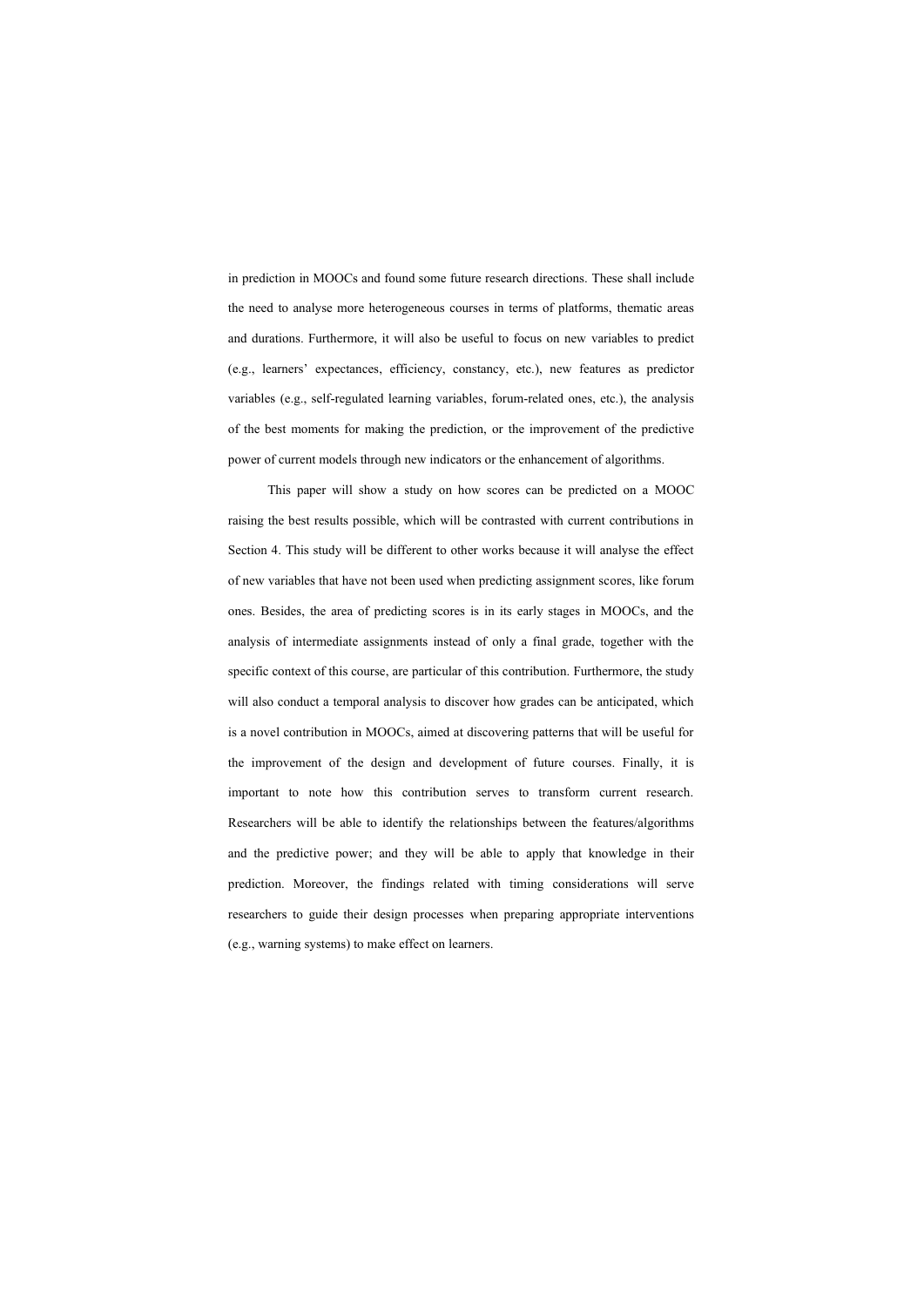### **3. Methodology**

### *3.1. Case study*

This study was conducted on a MOOC about programming called *Introduction to Programming with Java – Part 1: Starting to Program in Java* (see characteristics in Table 1)*.* This was the first one of a trilogy of courses developed by Universidad Carlos III de Madrid (UC3M) for learning Java from scratch. The MOOC was organised in five weeks where learners had to visualise videos and take activities prior to weekly graded assignments. In each week  $(i)$ , there was a close-ended graded test  $(T_i)$ , which represented the 15% of the final grade (*FG*), and there were also two (open-ended) graded programming assignments  $(P_i)$  in weeks 3 and 5, which counted 10% and 15% respectively. This type of assignments was assessed based on peer-review following a common scoring rubric.

| Platform                              | edX                                              |
|---------------------------------------|--------------------------------------------------|
| Duration                              | 5 weeks                                          |
| Dates                                 | $28/04/2015 - 30/06/2015$                        |
| Methodology                           | Instructor-based                                 |
| Time between assessment is opened and | 2 weeks (except week 1 where there are 3 weeks)  |
| deadline                              |                                                  |
| Passing grade                         | 60%                                              |
| <b>Enrolled</b> learners              | 95,555                                           |
| Leaners who played at least a video   | 24,055                                           |
| Passed learners                       | 1,507                                            |
| Syllabus                              | Week 1: Programming basics and making decision   |
|                                       | when implementing algorithms                     |
|                                       | Week 2: Representation of data and programs, and |
|                                       | conditional repetitions                          |
|                                       | Week 3: Organisation of code in methods and      |
|                                       | recursion                                        |
|                                       | Week 4: Object-oriented programming              |
|                                       | Week 5: Packaging                                |

Table 1. Characteristics of the MOOC

Regarding the topics, although they are related, there is certain independency among them; some of them require more computational thinking on how to develop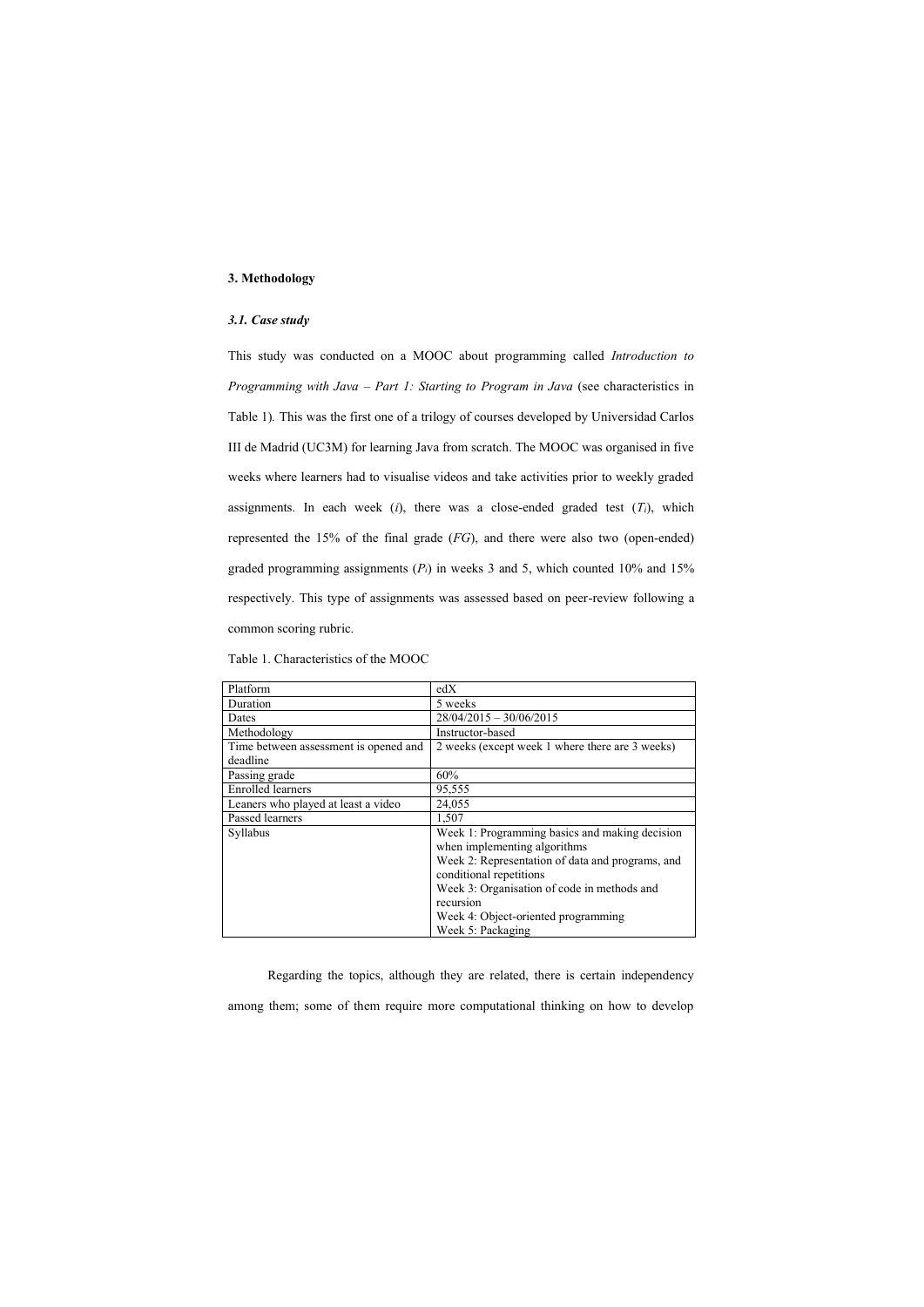algorithms, while others require more abstraction abilities. All these characteristics are of special importance because results of this analysis may be extended to courses with similar contexts.

# *3.2. Data collection*

This work used the available information provided from edX. Particularly, four files of data have been used. Except for the grades, the rest of them were retrieved from the Database Data (edX 2017). The information of these files is as follows:

- *{org}-{course}-{run}-course structure-{site}-analytics.json* contains the structure of the course with the reference of all its items. It has been used to map course components to the week they belong to be able to filter data per week.
- *{org}-{course}-{run}-courseware\_studentmodule-{site}-analytics.sql* contains the state of each learner in each of the course components that has been accessed. It has been used to retrieve variables about exercises and video interactions.
- *{org}-{course}-{run}-{site}.mongo* contains the forum messages and the characteristics of course discussion interactions. It has been used to retrieve variables about how learners engage with the forum.

The last file used is the grade report available from the instructor dashboard of the course. This file is named with format *{course\_id}-grade\_report\_{datetime}.csv* and contains the grades (dependent variables in this work) of all graded assignments.

Data from these files provide information of almost 100,000 learners. However, most of them have not taken assignments and have not been engaged in the course. If all of them were taken for the analysis, results would be significantly biased. Because of that, it was necessary to design a sample selection criteria which reduced considerably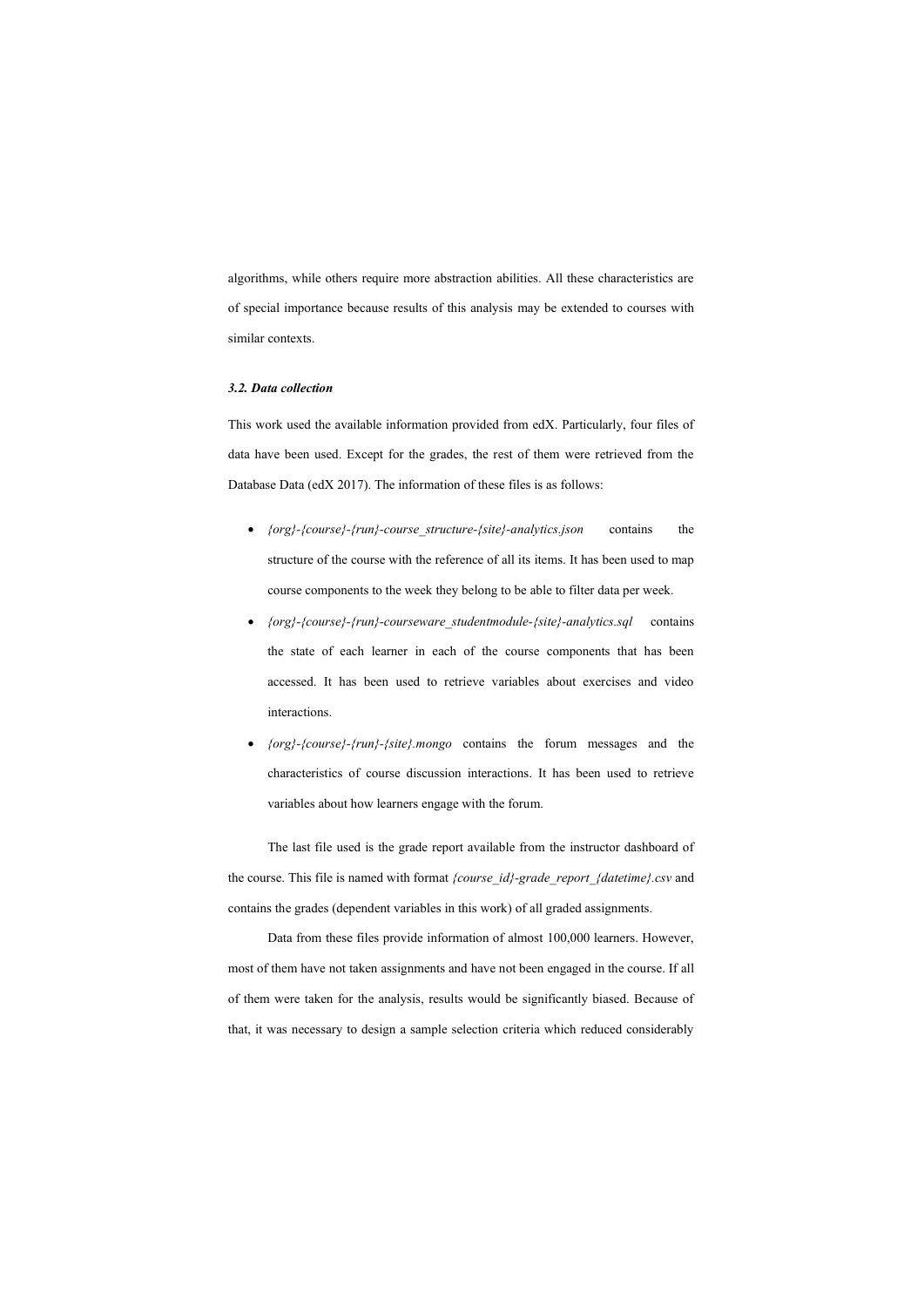the number of learners (cases in the experiments). These criteria can be explained in two parts. Firstly, as one part of the analysis will focus on forum-related variables and the number of participants in the forum reduces significantly the total number of users, only learners who have contributed at least once in the forum (by posting a message) have been considered. This will also be useful to focus on learners who have been active on the course as Anderson et al. (2014) found that 90% of active users in the MOOC are also active in the forum.

Secondly, as the aim is predicting grades, users who have unenrolled the course, and thus there are not scores about them, have been excluded, although they may have participated in the forum. For the rest of the learners, the grade report always provides a grade that may be zero if the learner has not doing anything and the intention is to predict also if the learner will not complete the assignment. After this filter, there is a total of 4,358 learners out of the 95,555 users mentioned before, so a big proportion of learners who have not been engaged with the course has been removed.

### *3.3. Variables and techniques*

### *3.3.1. Selected variables*

Once data from edX have been retrieved, high-level variables have been obtained by processing that information to be used for prediction. These variables are collected from the beginning of the course or from the beginning of a specific week (depending on the experiment), but they are always collected before the deadline of the assignment considered for prediction. Table 2 shows the list of these variables (all of them are continuous):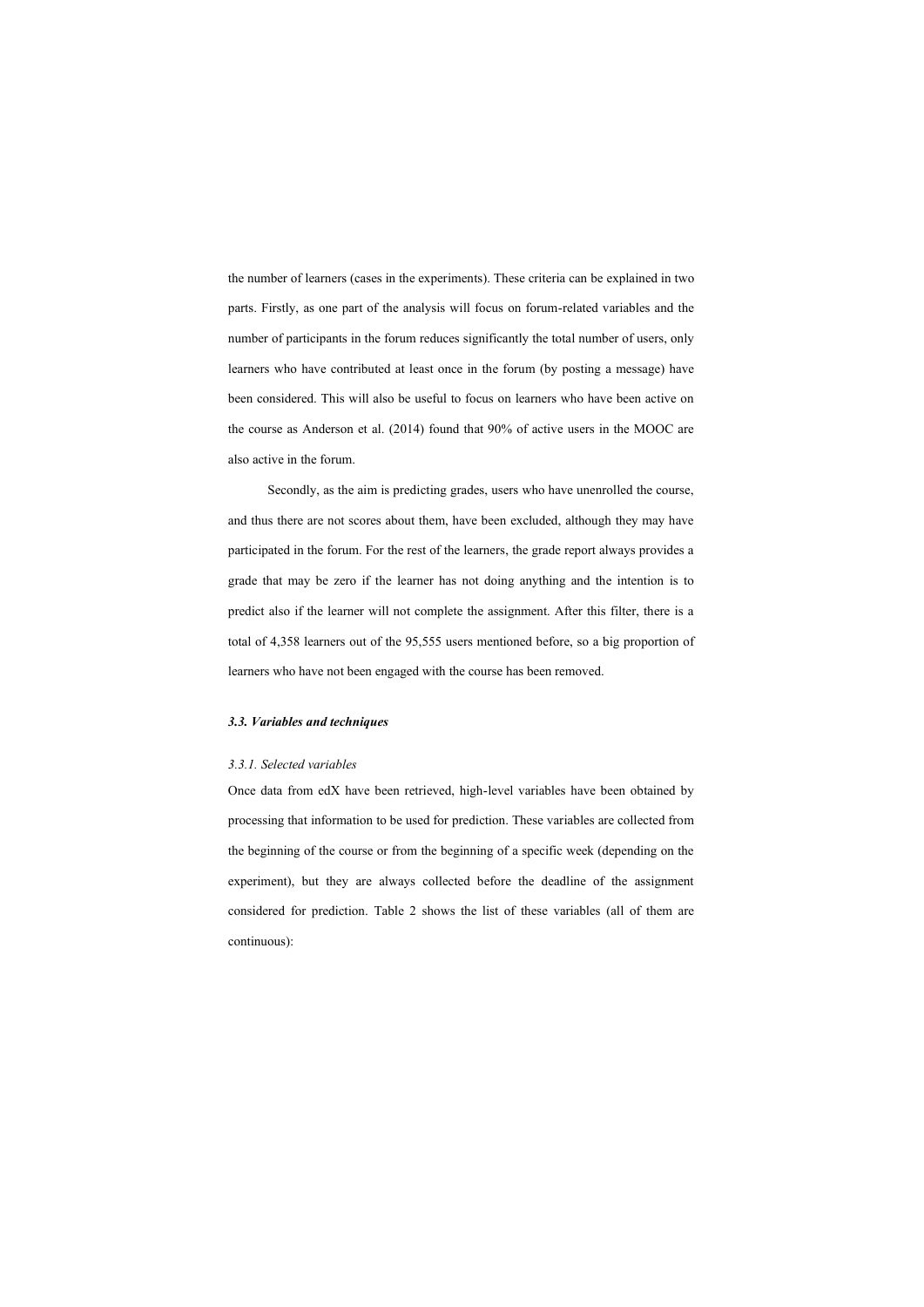| <b>FORUM VARIABLES</b>      |                                                                                                          |  |  |  |  |  |
|-----------------------------|----------------------------------------------------------------------------------------------------------|--|--|--|--|--|
| Number of participations    | No. messages a learner posted                                                                            |  |  |  |  |  |
| Number of threads           | No. threads a user stared                                                                                |  |  |  |  |  |
| Number of comments          | No. answers in threads a user posted                                                                     |  |  |  |  |  |
| Number of received votes    | No. votes a learner received from other users                                                            |  |  |  |  |  |
| Number of emitted votes     | No. positive votes a learner emitted to messages from                                                    |  |  |  |  |  |
|                             | others                                                                                                   |  |  |  |  |  |
| Number of endorsed          | No. messages flagged by the instructor or the message                                                    |  |  |  |  |  |
| messages                    | originator because of their value/relevance                                                              |  |  |  |  |  |
| Average length              | Average number of characters of the messages posted                                                      |  |  |  |  |  |
|                             | by the learner considered                                                                                |  |  |  |  |  |
| Contribution percentile     | Percentile obtained after sorting learners according to                                                  |  |  |  |  |  |
|                             | the number of messages posted                                                                            |  |  |  |  |  |
| Sentiment profile           | Value between 0 (negative) and 1 (positive) indicating                                                   |  |  |  |  |  |
|                             | the average positivity of messages. This indicator has                                                   |  |  |  |  |  |
|                             | been obtained using Random Forest and three                                                              |  |  |  |  |  |
|                             | indicators: message length, difference of days between                                                   |  |  |  |  |  |
|                             | the message date and the beginning of the course, and                                                    |  |  |  |  |  |
|                             | an <i>orientation</i> variable. This variable increased or                                               |  |  |  |  |  |
|                             | decreased when positive/negative words were found in                                                     |  |  |  |  |  |
|                             | dictionaries compiled by Hu and Liu (2004), and                                                          |  |  |  |  |  |
|                             | considered negations and emoticons' meanings.<br><b>EXERCISES VARIABLES (from non-grades activities)</b> |  |  |  |  |  |
| Average grade               | Average grade of non-graded activities in the week $(s)$                                                 |  |  |  |  |  |
|                             | considered. Non-attempted activities count as 0.                                                         |  |  |  |  |  |
| Exercises attempted         | No. exercises attempted over the total in the week $(s)$                                                 |  |  |  |  |  |
|                             | considered                                                                                               |  |  |  |  |  |
| Exercises opened            | No. exercises access (although not submitted) over the                                                   |  |  |  |  |  |
|                             | total in the week(s) considered                                                                          |  |  |  |  |  |
| Average number of attempts  | Average number of attempts in the exercises attempted                                                    |  |  |  |  |  |
|                             | (not only accessed) of the week(s) considered                                                            |  |  |  |  |  |
| Number of correct exercises | No. exercises with 100% correct over the total in the                                                    |  |  |  |  |  |
|                             | $week(s)$ considered                                                                                     |  |  |  |  |  |
| CFA (Correct at First       | No. 100% correct exercises in the first attempt over the                                                 |  |  |  |  |  |
| Attempt)                    | total in the week(s) considered                                                                          |  |  |  |  |  |
| <b>VIDEO VARIABLES</b>      |                                                                                                          |  |  |  |  |  |
| Percentage of videos opened | Percentage of videos the learner started watching over                                                   |  |  |  |  |  |
|                             | the total in the week(s) considered                                                                      |  |  |  |  |  |
|                             | <b>GRADES VARIABLES</b>                                                                                  |  |  |  |  |  |
| Previous grades             | Grades from previous graded assignments (tests or                                                        |  |  |  |  |  |
|                             | peer-review assignments) whenever available (e.g.,                                                       |  |  |  |  |  |
|                             | week 1 has no previous grades)                                                                           |  |  |  |  |  |

Table 2. Features used for the assignment prediction

The dependent variables will be the results of the five graded tests, the two peer-

review programming assignments and the final grade. All these variables are continuous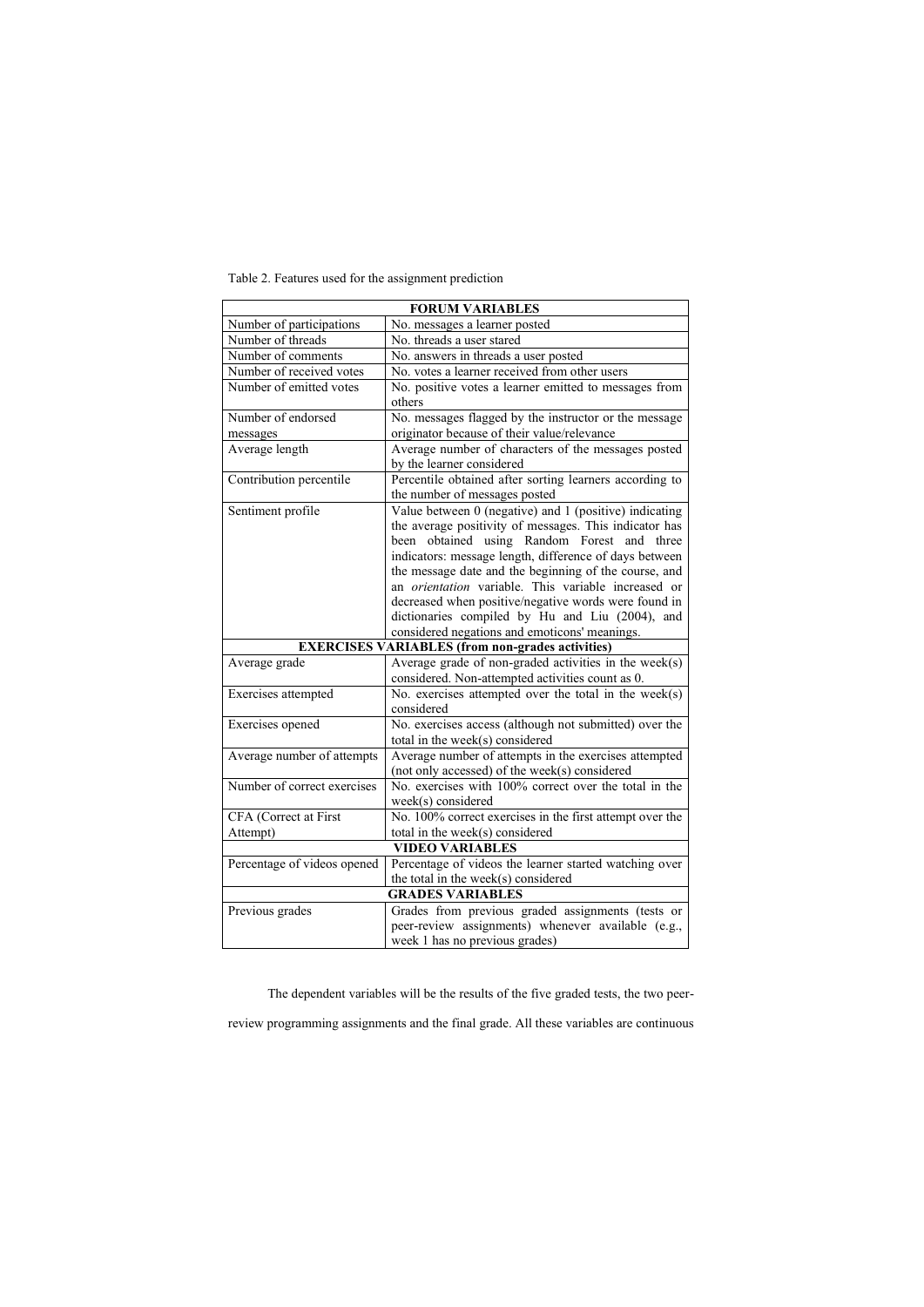in the range 0-1. Furthermore, the final grade will be analysed as a categorical variable with two binary values: pass (grade above 0.6) or fail.

#### *3.3.2. Techniques and metrics*

Predictor variables can be useful to forecast grades, but a subjacent model is also needed to make the relationship between indicators and scores. In this work, four algorithms have been considered and their results have been contrasted to know which one provides the best result in each case. These algorithms are the following: (1) Regression (RG), (2) Support Vector Machines (SVM), (3) Decision Trees (DT), and (4) Random Forest (RF).

Once results are obtained using 10-fold cross validation with these algorithms, it is important to identify how to assess their performance. In Section 2, most common metrics for predicting continuous grades were MAD and RMSE. However, Pelánek (2015) criticised the first one as it prefers models which are biased towards the majority result and suggested the use of RMSE. Because of that, results will be reported with RMSE, although MAD is also mentioned to compare the results with other works.

Finally, when the binary case of predicting if learners pass or fail is considered, the same algorithms will be used, but in their classification version. For the case of metrics, F-Score and AUC will be used as they are the most common in the literature and they have also been accepted in Pelánek's work.

### **4. Results**

This section is divided in five parts to address each of the five research questions that were stated in Section 1. Each subsection explains the analysis carried out to solve the question and a discussion about the applicability of the findings.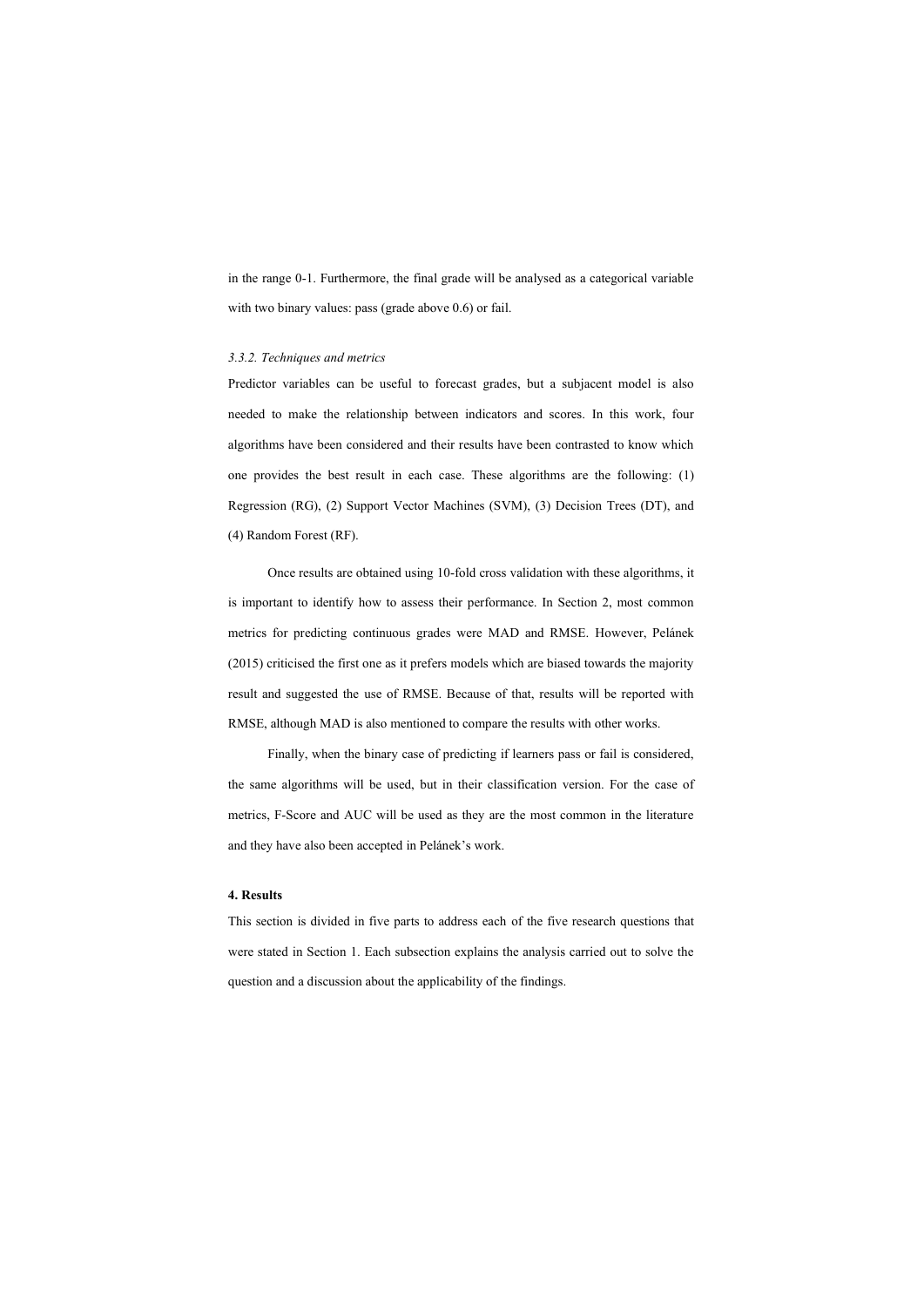# *4.1. RQ1: Predictive power in course assignments and machine learning techniques*

The first part of the analysis consists of a model to predict grades for each of the seven graded assignments of the 4,358 learners using exercise-related variables, video-related variables and previous grades (see Table 2), when available. In this case, each assignment has been predicted using data from interactions of that task, so activities have been filtered to only consider those related to the specific assignment and that happen before the deadline. This period normally covers 15 days, which is the time span between the release date and the deadline (activities are usually released on Tuesdays and closed after two weeks including the first and last Tuesday, which means there are 15 days and not 14). Regarding previous grades, as they are not non-graded interactions, their effect will be assessed separately.

Considering the four algorithms mentioned in Section 3.3.2, results of prediction, evaluated through the RMSE, are presented in Table 3. In this table, values have been separated depending on if only exercise and video variables are used without previous grades (Model A) or if all these three types of variables are used (Model B). An initial observation is that earlier assignments are more difficult to predict. There is only an RMSE of 0.26 in the first test of the course, while the metric improves to 0.13 in the last test (using RF with previous grades in both cases). As there is only data about the specific week intended to predict, this result implies that people who interact at the beginning of the course are not necessarily committed to doing the summative assignments, considering in each case the best result for the four machine learning methods used. However, people who remain in the latter weeks may have more predictable behaviours. Moreover, results show that previous grades always improve the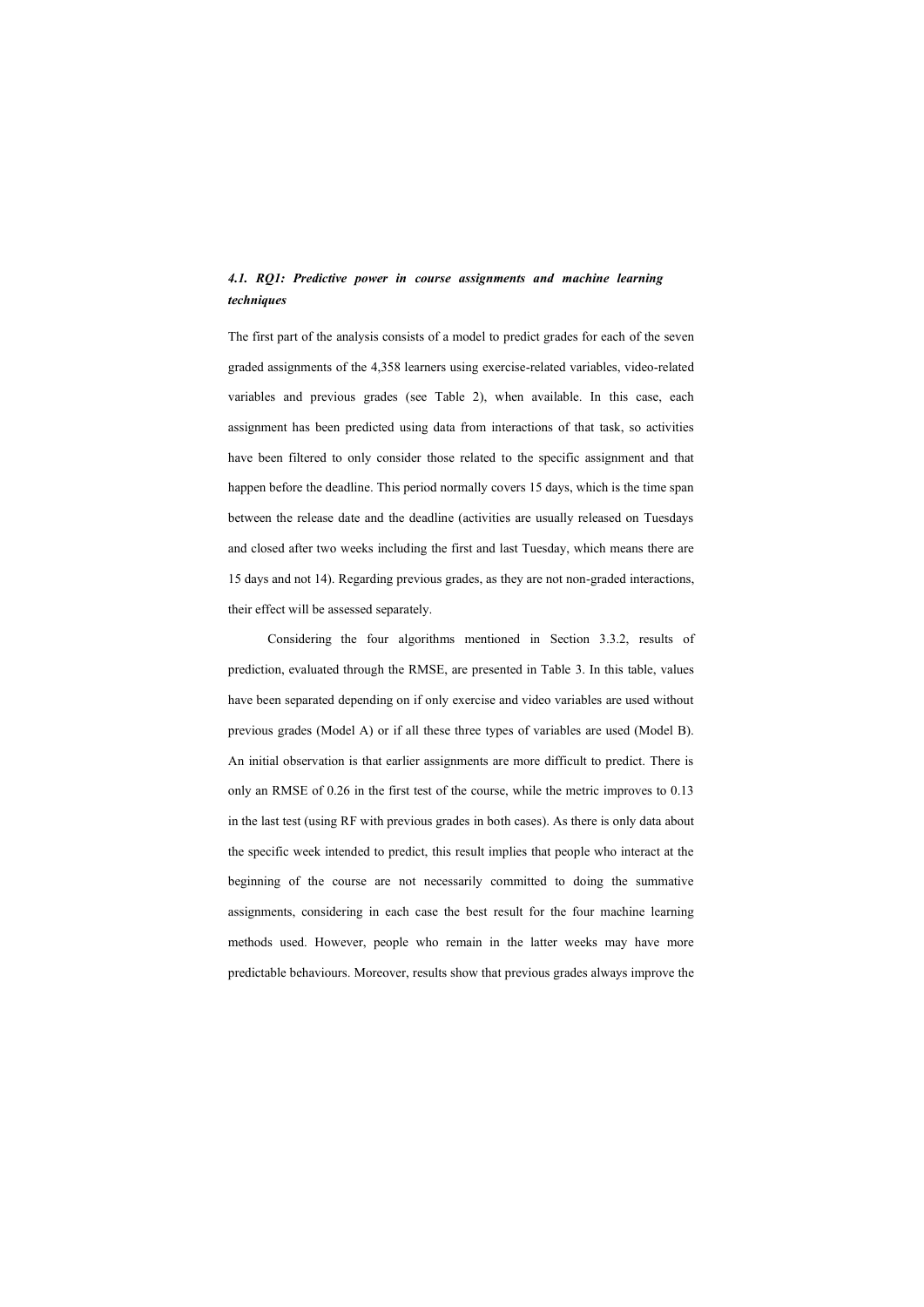results (when available). This entails that learners might tend to have a similar level of achievement among assignments.

Table 3. Predictive power in course assignment using different machine learning techniques (indicated with RMSE)

|         | Method     | T1   | <b>T2</b>       | T3   | T4   | <b>T5</b> | P <sub>3</sub> | <b>P5</b> | FG   |
|---------|------------|------|-----------------|------|------|-----------|----------------|-----------|------|
| Model A | <b>RG</b>  | 0.27 | 0.22            | 0.20 | 0.18 | 0.16      | 0.25           | 020       | 0.14 |
|         | <b>SVM</b> | 0.27 | 0.22            | 0.21 | 0.19 | 0.17      | 0.25           | 0.21      | 0.15 |
|         | DT         | 0.34 | 0.28            | 0.26 | 0.22 | 0.18      | 0.31           | 0.27      | 0.16 |
|         | RF         | 0.26 | .21<br>$\Omega$ | 0.20 | 0.19 | 0.16      | 0.25           | 0.21      | 0.14 |
| Model B | <b>RG</b>  | 0.27 | 0.21            | 0.18 | 0.15 | 0.13      | 0.24           | 0.19      |      |
|         | <b>SVM</b> | 0.27 | 0.20            | 0.18 | 0.15 | 0.13      | 0.24           | 020       |      |
|         | DT         | 0.34 | 0.26            | 0.23 | 0.20 | 0.17      | 0.32           | 0.26      |      |
|         | <b>RF</b>  | 0.26 | 0.20            | 0.18 | 0.15 | 0.13      | 0.24           | 0.19      |      |

Regarding the algorithms, RG, SVM and RF have similar performance and better than DT. Among these three, after performing paired tests, there is not statistically significant difference between RG and RF (p-value  $= 0.14$ ), but both are significantly better than SVM, although the difference is relatively small. Therefore, it is better focusing on data rather than on the algorithms, as there is a low difference of results between them, while the variances are higher when modifying the indicators.

As for the values, it is not possible to compare directly with other contributions from the literature because the contexts are different and, in most cases, they do not refer to MOOCs; still it is interesting to check what others have achieved to take them as a reference. In the most similar works (Ren, Rangwala, and Johri 2016; Elbadraway et al. 2016), authors managed to get an RMSE between 0.14-0.15 in their best assignments. Here, it is only possible to reach those values in tests 4 and 5, but the RMSE is better in the last one. In terms of MAD, although less recommendable (Pelánek 2015), it is possible to get 0.09 with the final grade and 0.05 in test 5, which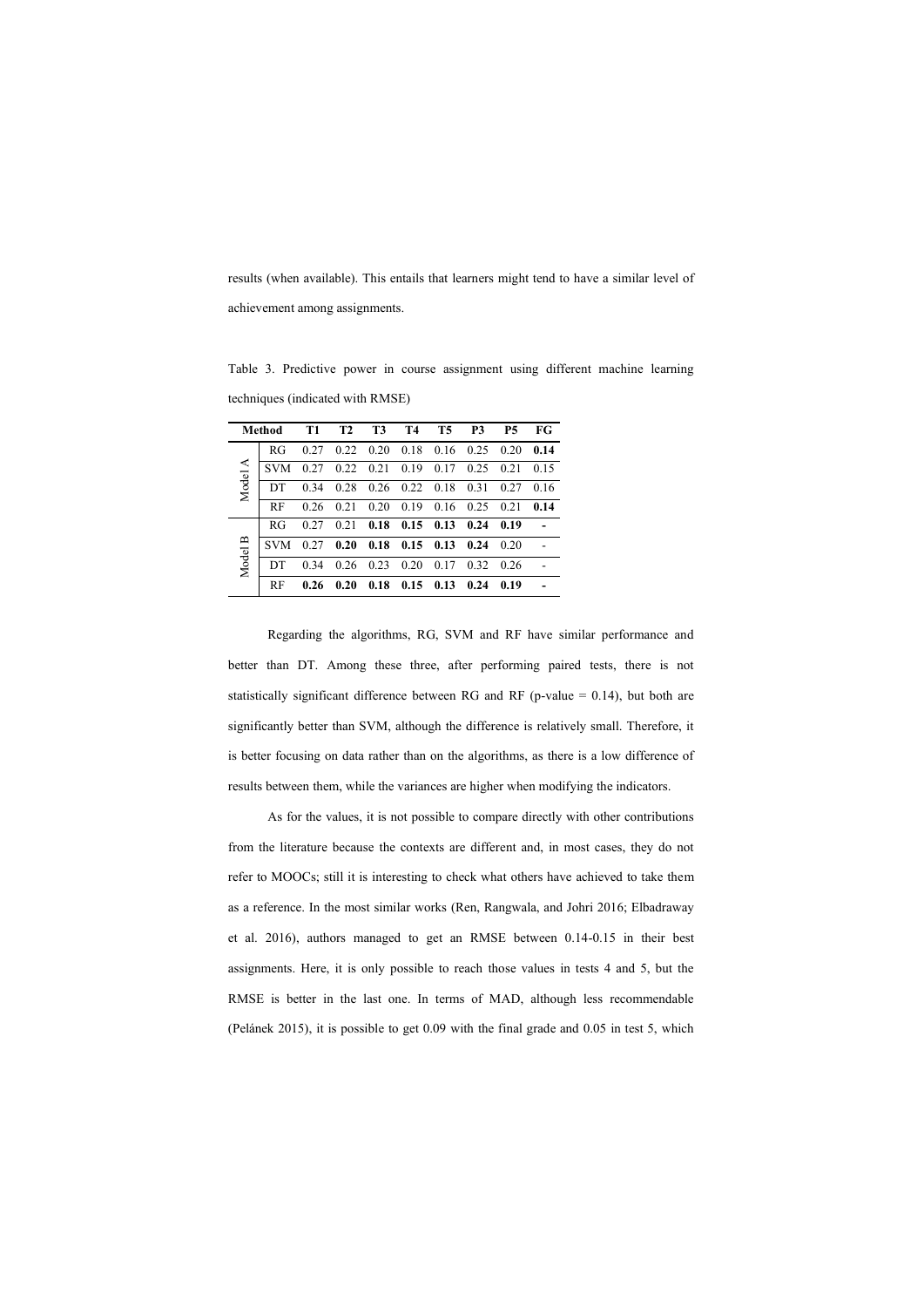are also better than the 0.10 presented by Feng, Heffernan, and Koedinger (2006). Therefore, although differences with other works could be affected by differences in contexts, results in this study are more than acceptable.

Finally, this analysis has also considered the final grade as a dependent variable. In this case, previous grades have always been excluded because this grade is the average of them, but it is possible to see how learners' interactions can predict the final grade. The best result was 0.14 (RG and RF), which is better than the one for any single assignment when previous grades are excluded.

Furthermore, the grade was also discretised in *pass* and *fail*, and a binary classification was performed using the four algorithms. The best model was obtained with SVM (AUC =  $0.97$ , F-score = 0.82, accuracy = 0.93). Ruipérez-Valiente et al. (2017) analysed how these metrics evolved over seven weeks when predicting certificate earners by adding data successively. While they got an AUC of nearly 1.0 and an F-score of 0.95 after seven weeks, they only obtained an AUC of 0.95 and Fscore of 0.78 after the fifth week, which is the last one in the case study presented here. Therefore, the duration of the course can be also a factor which affects prediction results. In fact, in this case, AUC was only 0.83 after week 1 and 0.95 after week 3; while F-Score was 0.43 and 0.70, respectively, as it is shown in Figure 1. Nevertheless, final results show that, in most cases, it is possible to forecast who will pass the course, as it is the intention.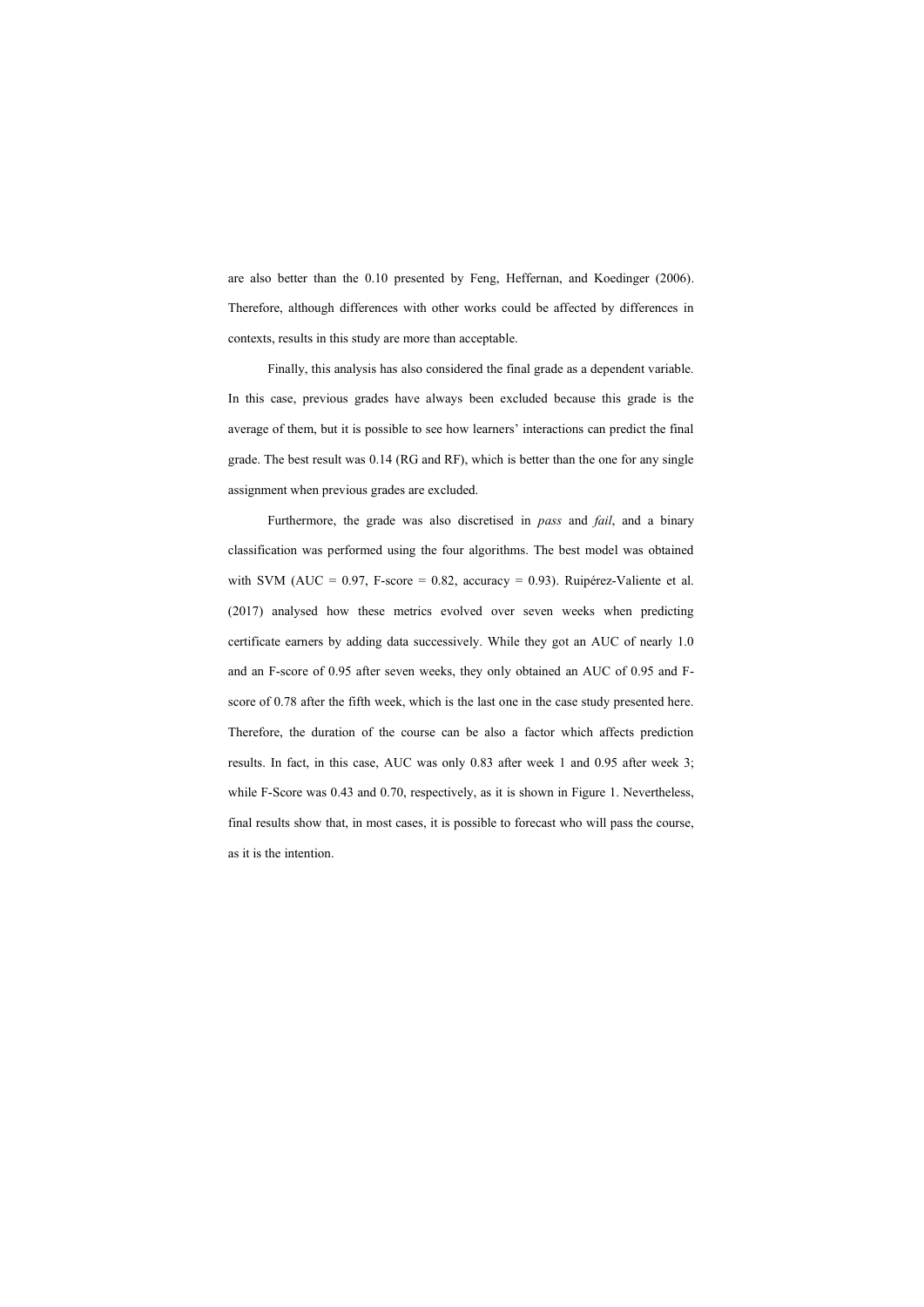

Figure 1. Evaluation of results of final grades prediction over time.

# *4.2. RQ2: Effect of forum-related variables in prediction*

The models presented in Section 4.1 only included interactions related to videos and exercises. However, MOOCs provide much more information, and forum interactions can be also considered to check their effect in the final grades. Previous contributions in the line of predicting test scores did not focus on forum indicators and only variables related to the number of contributions were occasionally mentioned. In this case, three models (for each of the four algorithms) will be developed to see the predictive power when using forum-related variables.

The first model (model C) only includes forum-related variables (see Table 2). This model is enhanced with exercises and video variables in the second model (model D), and with previous grades in the third model (model E). Results of these models are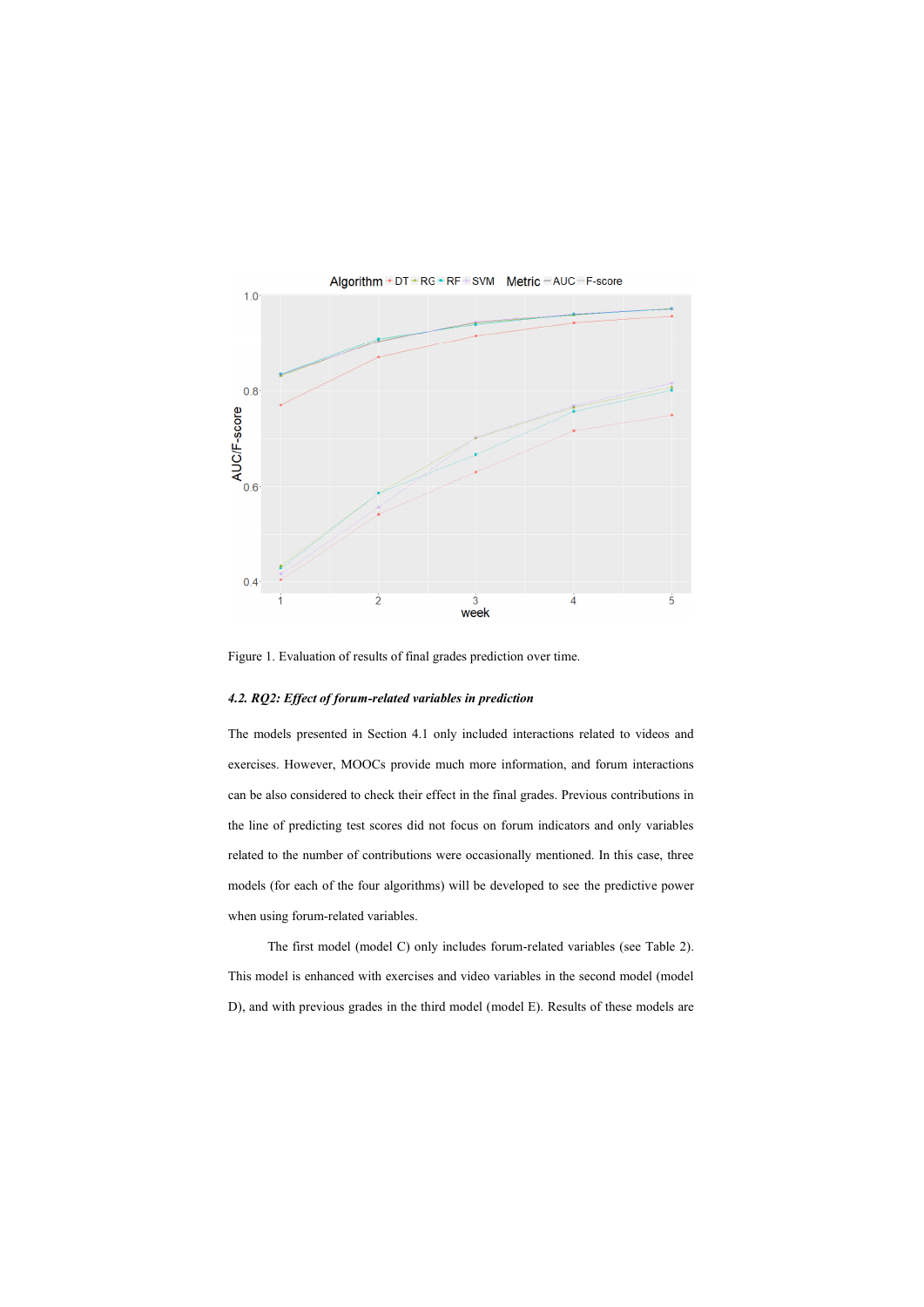presented in Table 4. It should be noted that results of final grade have been removed in model E because that model includes previous grades, which cannot be used because their weighted average is directly the final grade.

Table 4. Predictive power in course assignment after adding forum-related variables (indicated with RMSE)

|         | <b>Method</b> | T <sub>1</sub> | T <sub>2</sub> | T <sub>3</sub> | T <sub>4</sub> | T <sub>5</sub> | P <sub>3</sub> | P <sub>5</sub> | FG   |
|---------|---------------|----------------|----------------|----------------|----------------|----------------|----------------|----------------|------|
|         | RG            | 0.41           | 0.36           | 0.33           | 0.31           | 0.27           | 0.34           | 0.24           | 0.26 |
| Model C | SVM           | 0.46           | 0.40           | 0.35           | 0.33           | 0.28           | 0.34           | 0.26           | 0.28 |
|         | DT            | 0.46           | 0.40           | 0.35           | 0.33           | 0.30           | 0.36           | 0.28           | 0.27 |
|         | RF            | 0.42           | 0.37           | 0.33           | 0.31           | 0.27           | 0.34           | 0.25           | 0.25 |
| Model D | RG            | 0.26           | 0.22           | 0.20           | 0.18           | 0.16           | 0.25           | 0.20           | 0.14 |
|         | SVM           | 0.26           | 0.22           | 0.21           | 0.19           | 0.17           | 0.26           | 0.21           | 0.15 |
|         | DT            | 0.34           | 0.28           | 0.26           | 0.23           | 0.19           | 0.32           | 0.28           | 0.17 |
|         | RF            | 0.25           | 0.21           | 0.20           | 0.19           | 0.16           | 0.25           | 0.20           | 0.14 |
|         | RG            | 0.26           | 0.21           | 0.18           | 0.15           | 0.13           | 0.24           | 0.19           |      |
| Model E | SVM           | 0.26           | 0.20           | 0.18           | 0.15           | 0.14           | 0.25           | 0.20           |      |
|         | DT            | 0.34           | 0.26           | 0.23           | 0.20           | 0.17           | 0.32           | 0.26           |      |
|         | RF            | 0.25           | 0.20           | 0.18           | 0.15           | 0.13           | 0.24           | 0.19           |      |

Results show that forum-related variables have a weak predictive power when forecasting grades. The best result obtained is in peer-review 5, where the RMSE is 0.24, which is far from what it was obtained in Section 4.1. To corroborate the poor predictive power mentioned, two baseline values were computed. The first one consists on assigning random values to each grade, which produced an RMSE between 0.49 and 0.53, which is worse than the performance of forum variables. However, the second baseline consisted on assigning the average grade to all learners. Results gave RMSEs in the range 0.34-0.40, which implies that forum variables do not improve so much (if any) those baselines.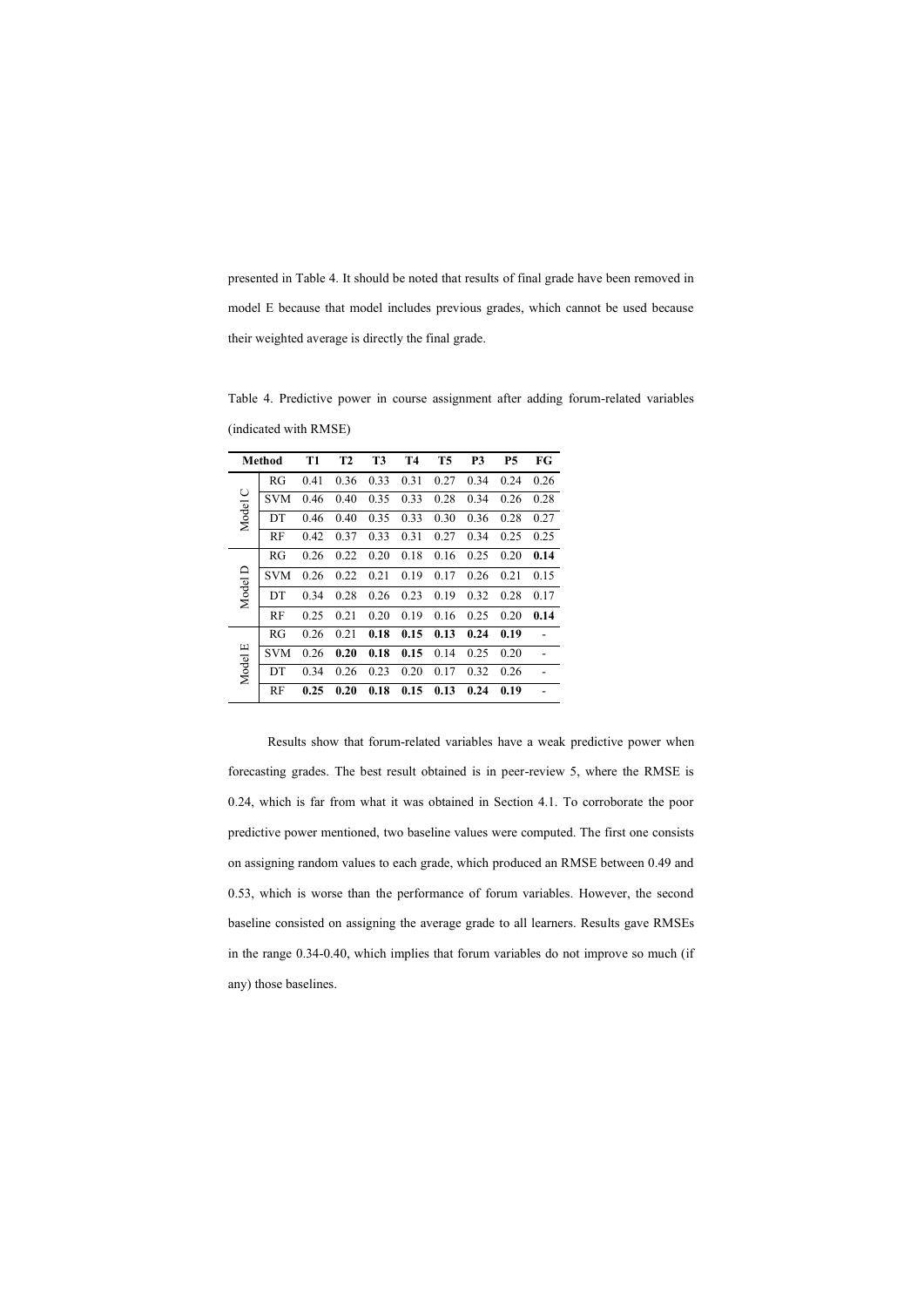Regarding models D and E, their results can be compared with those presented in Table 3 (models A and B) because the only difference is the inclusion of forum variables. The comparison reveals that most of the values are equal (and even the best algorithms are the same) and a paired t-test shows that there is not statistically significant difference between including forum-related variables or not (p-value  $= 0.98$ ). Therefore, the conclusion is that forum activity is not related to learners' grades.

This finding can be justified with contributions which state that there are many good students that tend to be individualist (Silverman 1990; Valadez Sierra et al. 2015). If this occurs, learners may not contribute in the forum despite they are understanding the contents and achieving passing grades. In the MOOC analysed in this paper, from those who contributed at least once in the forum, only 754 passed the course (out of 1,507 learners who passed in total). This means that 49.97% of users who passed the course did not write a single message and 3,604 users wrote messages but failed. Because of that, it is reasonable to think that although there can be many forum-related variables, they do not provide a significant effect when predicting grades.

# *4.3. RQ3: Differences between predicting grades on close-ended and openended questions*

Third and fifth weeks of the course, unlike the others, have two assignments on the same week. One of them is a closed-ended task, which consists on a test with theoretical questions and small practical exercises about the content explained on the videos. The format of these questions can be very different and some common types of problems are multiple-choice questions, checkbox questions, numerical input questions, etc. In addition, there is an open-ended activity, which consists on a practical programming task where learners implement a program in Java and submit the code to be reviewed by peers using a scoring rubric; the grade is obtained from the scores given by peers.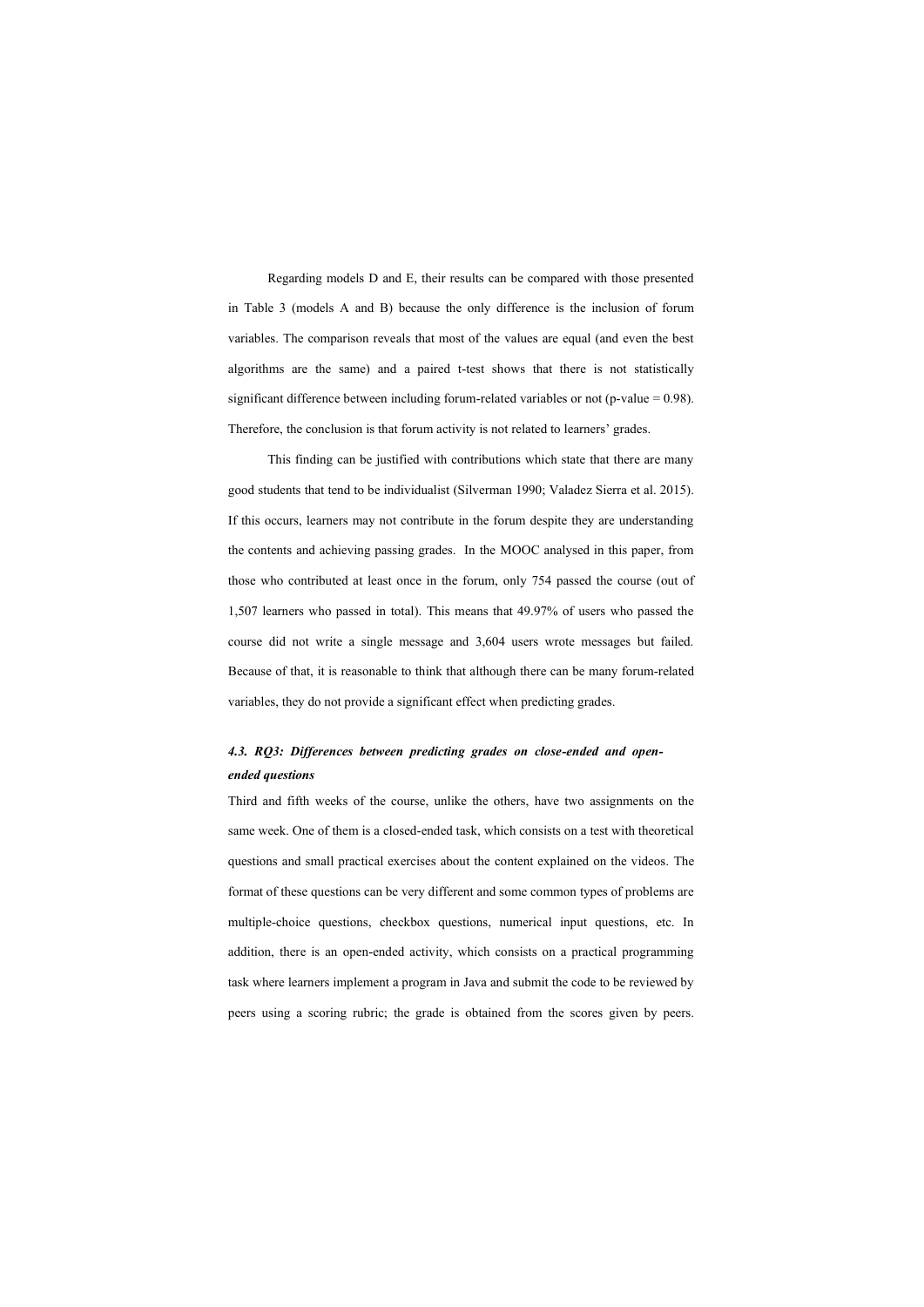Therefore, because of these differences, it is worth analysing the difference in prediction for both types of assignments.

As both assignments belong to the same week, prediction models use the same interactions for forecasting both grades. To analyse the differences between the models, the best results of prediction for each assignment are summarised in Table 5, where the first column is taken from model C, and the second and third columns use models A and B, respectively, as it was shown that forum variables did not improve significantly those models (as analysed in models D and E).

Table 5. Comparison between RMSEs obtained in closed-ended and open-ended assignments in weeks 3 and 5

| <b>Assignment</b> | Forum<br>(Model C) | <b>Problems and</b><br>video (Model A) | Problems, video and<br>grades (Model B) |  |  |  |
|-------------------|--------------------|----------------------------------------|-----------------------------------------|--|--|--|
| Test 3            | 0.33               | 0.20                                   | 0.18                                    |  |  |  |
| Peer-review 3     | 0.34               | 0.25                                   | 0.24                                    |  |  |  |
| Test 5            | 0.27               | 0.16                                   | 0.13                                    |  |  |  |
| Peer-review 5     | 0.25               | 0.20                                   | 0.19                                    |  |  |  |

Firstly, the predictive power using forum-related variables is considered. Although RMSE values are poor when using those indicators (as explained in Section 4.2), it is noteworthy that there is no sign that indicates differences among types of assignments. However, when considering the rest of variables excluding forum ones (categories 2, 3 and 4), results show a clear improvement of the predictive power when forecasting closed-ended activities. A possible explanation is that learners can be more likely to ask questions when they have trouble doing a practical open-ended activity because it is more difficult to use a trial and error strategy than in a typical closed-ended exercise (i.e. multiple-choice question) where learners can try different options until they get the correct one.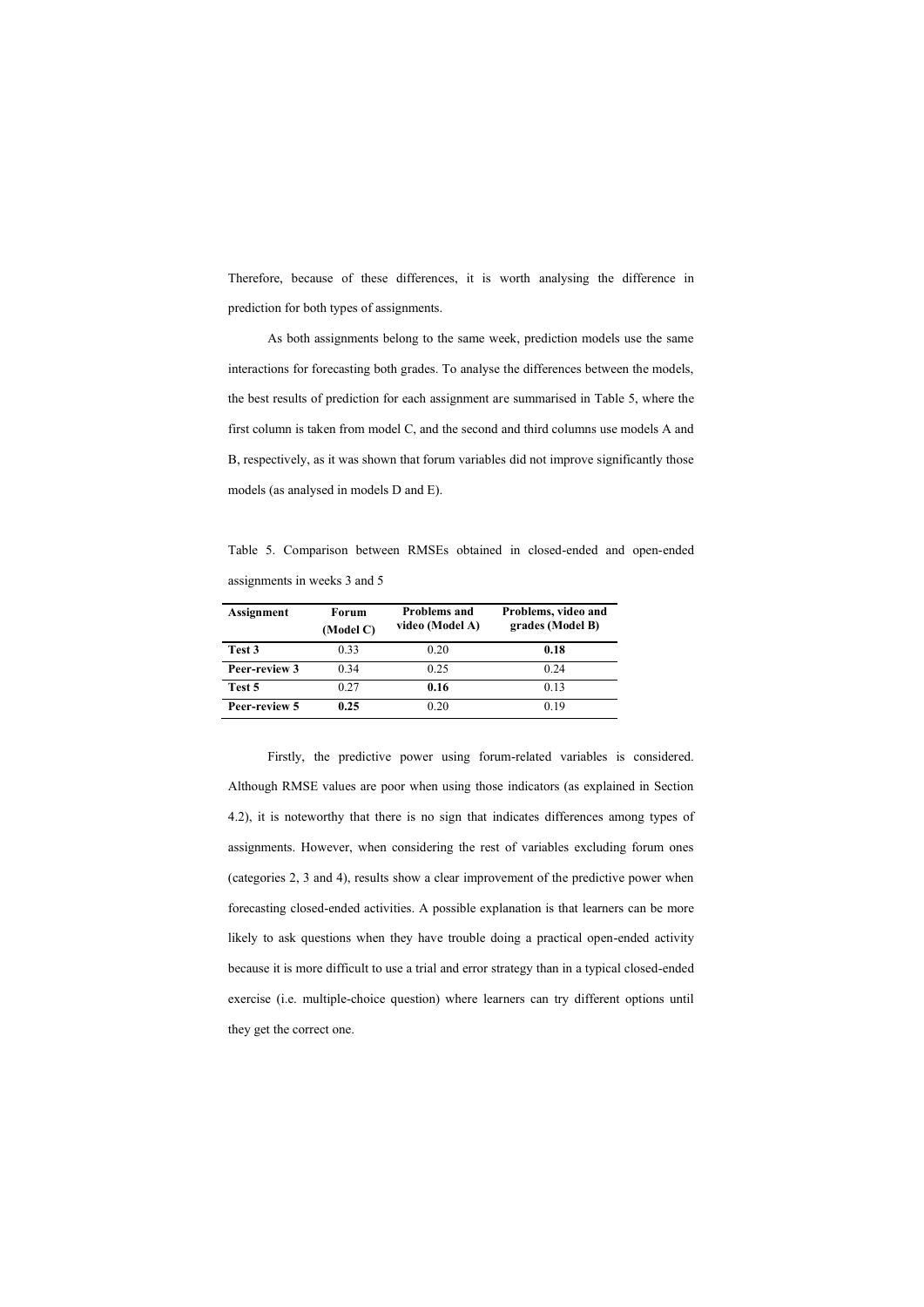Despite the small differences with forum variables, results show in both weeks (using models A and B) a statistically significant improvement in the predictive power when forecasting a graded test (p-value  $\leq$  0.05). Regarding exercises variables, it is reasonable that they have a stronger relationship with graded tests because they are taken from closed-ended formative activities, with similar format to the summative closed-ended tests. For the case of practical assignments, learners can practise on coding using an external tool called Codeboard, which is seamlessly but loosely integrated in edX, and they do not have the option to submit and assess the code automatically. The use of such external tool precludes from matching users across the tool and the edX platform, which supposes a lack of exercises variables related to these formative activities. For these formative activities, learners used the forum to ask about the solution, which makes that forum variables have similar predictive power in both closed-ended and open-ended tasks.

Another fact which facilitates that closed-ended grades can be predicted better is the way both types of tasks are assessed. For the case of graded tests, there is an objective evaluation, which means equal answers receive the same grade. However, programming assignments are graded based on a scoring rubric, which tries to be as objective as possible, but there is always some implicit subjectivity in the process. Furthermore, graders are learners instead of teachers. Sajjadi, Alamgir, and von Luxburg (2016) showed that in peer-review activities, there can be a high variance among grades and the wide sources of grading errors may decrease the reliability of grades. Because of that, the grade in open-ended questions will be harder to predict than in closed-ended ones.

Finally, it is noteworthy that results of this research question can be more dependent on the context than those from previous research questions as these results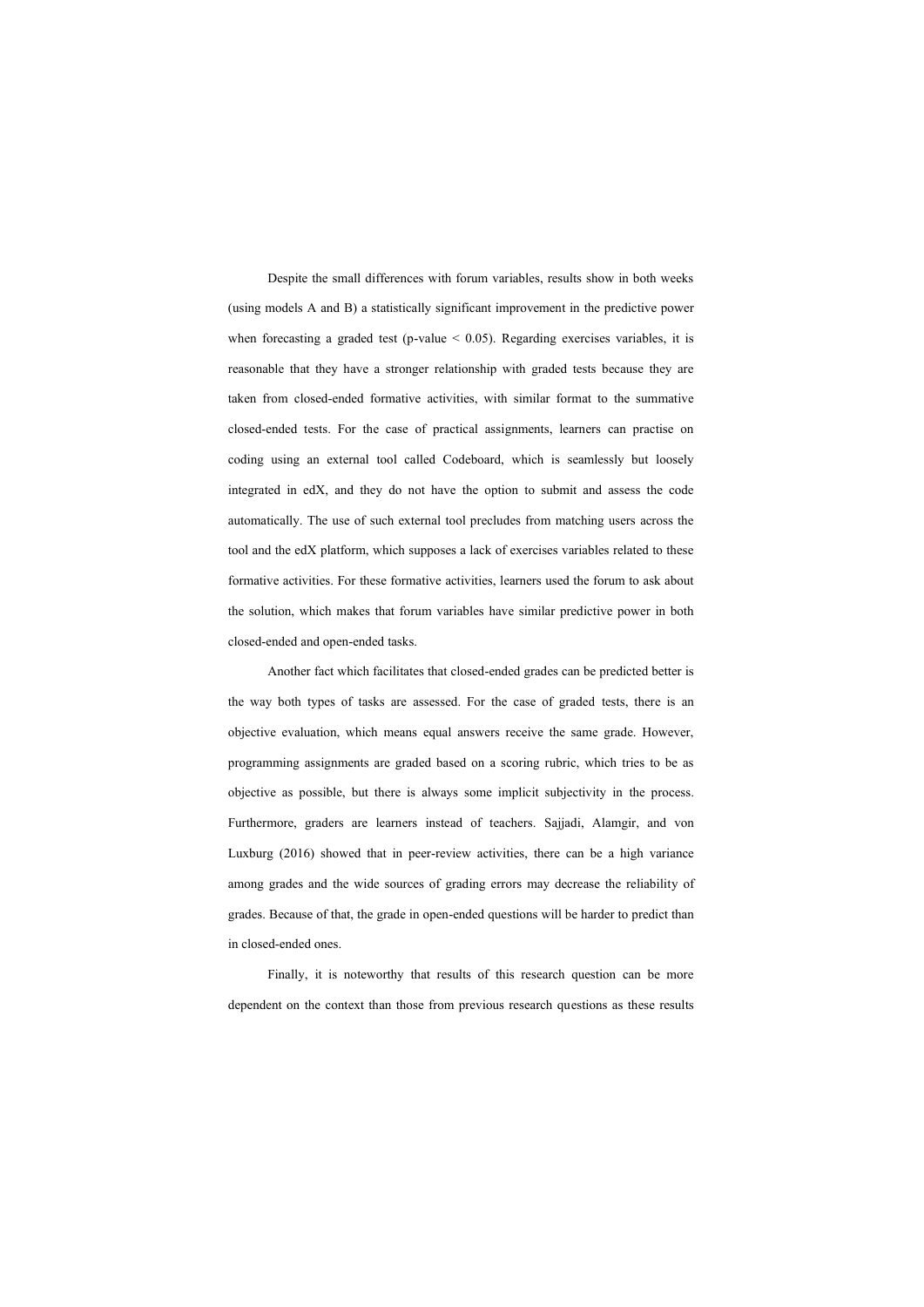highly depend on the characteristics of the activities. For example, if open-ended assignments could be somehow assessed automatically, subjectivity errors would be reduced. In the opposite way, if the task was even more subjective like assessing a poetry or a narrative story, the variance between grades when assessing equal works could be higher. Therefore, it is important to consider the MOOC context to identify possible changes in behaviour to what it has been obtained here.

### *4.4. RQ4: Effect of variables from previous weeks to predict grades*

In the previous analysis, data used to create the predictive models included all the interactions before the deadline of the assignment corresponding only to the week (actually 15 days because contents are released one week in advance) where learners had to do the task. However, waiting until the very last moment is not desirable because there will not be time to react in case of problems. Because of that, it can be interesting to analyse how data from other topics (other weeks in the course) can be useful to predict assignments.

Apart from that, there is a question regarding what interval of time should be considered to gather data for making predictions. If the aim is to forecast the score of the first week test, there is no other option than taking data from that week. However, when predicting the score of the last test, there are two possibilities: using only data since the previous assignment until the current one (as done in previous sections) or using all the information available since the beginning of the course.

Regarding this question, an analysis considering all the assignments has been conducted to discover if it is better to use all available data (cumulative mode) or just data from the previous topic (non-cumulative). It is important to mention that previous data will not add new variables but will modify the values of the indicators instead. In this analysis, exercises and video variables have been used as forum variables do not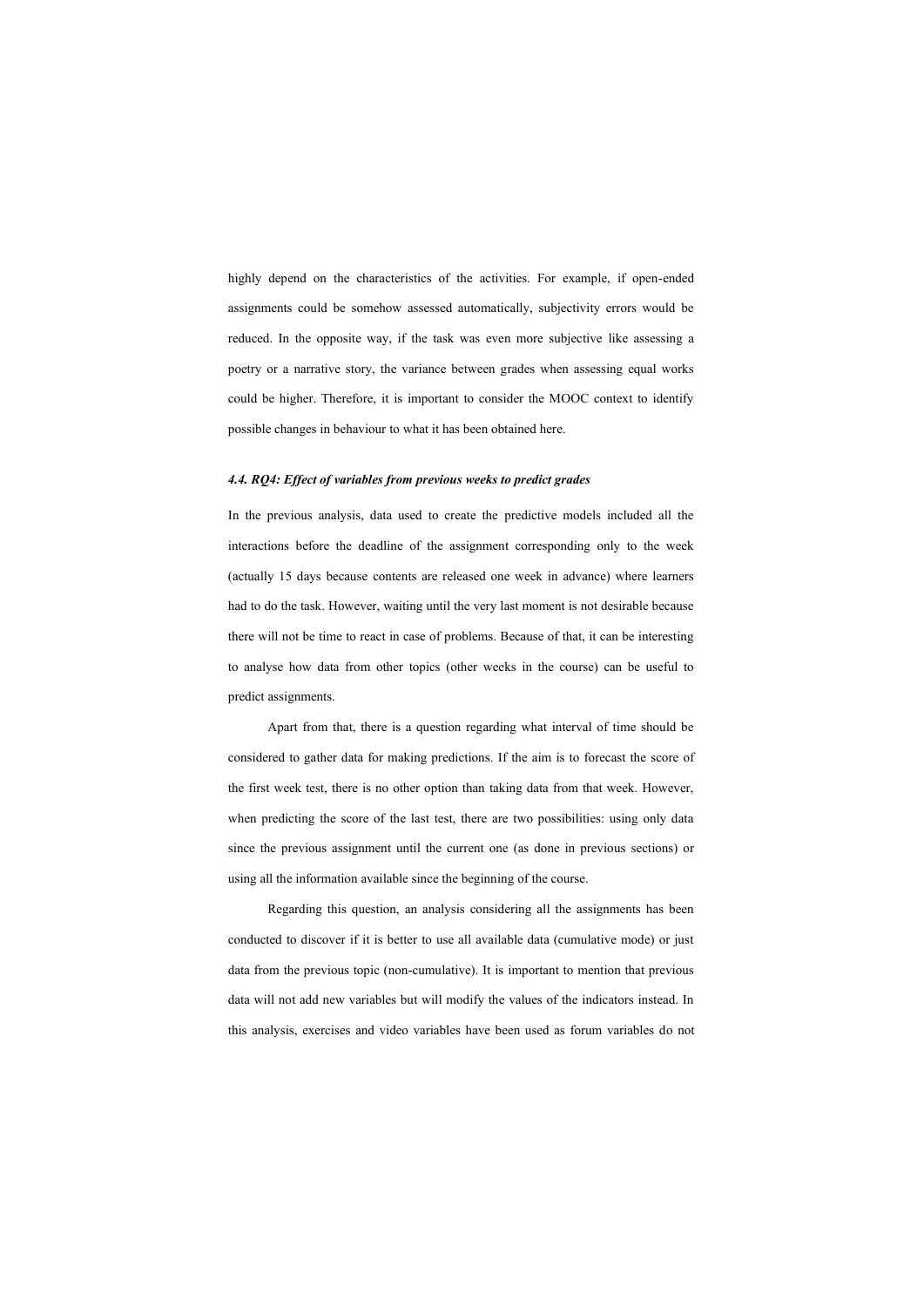improve significantly the models, as discussed in Section 4.2. Previous grades have been removed to be fair in the number of variables (in some weeks there can be more previous grades than in others). Thereby, indicators will have different values but the number of them will be constant. Considering the variables used, the non-cumulative mode is equivalent to model A and the cumulative mode with the new model F. The four algorithms presented have been used to predict grades for each assignment (and the final grade) in both modes and the results are presented in Table 6.

Table 6. Predictive power (in RMSE) using only data of current week (model A) or data since the beginning of the course (model F)

| <b>Method</b>             |            | T1             | T2              | <b>T3</b> | <b>T4</b> | T5                | P3   | <b>P5</b>         | FG   |
|---------------------------|------------|----------------|-----------------|-----------|-----------|-------------------|------|-------------------|------|
|                           | RG         | 0.27           | 0.22            | 0.20      | 0.18      | 0.16              | 0.25 | 0.20              | 0.14 |
|                           | <b>SVM</b> | 0.27           | 0.22            | 0.21      | 0.19      | 0.17              | 0.25 | 0.21              | 0.15 |
| Non-cumulative<br>Model A | DT         | 0.34           | .28<br>0        | 0.26      | 0.22      | 0.18              | 0.31 | 0.27              | 0.16 |
|                           | <b>RF</b>  | 0.26           | 0.21            | 0.20      | 0.19      | 0.16              | 0.25 | .21<br>$\theta$ . | 0.14 |
| Model F<br>Cumulative     | RG         | 27<br>$\Omega$ | .25<br>$\Omega$ | 0.24      | 0.23      | .21<br>$\theta$ . | 027  | .22<br>$\Omega$   | 0.15 |
|                           | <b>SVM</b> | 27<br>0        | .23<br>0        | 0.22      | 0.22      | 0.19              | 0.27 | 0.22              | 0.14 |
|                           | DT         | 0.34           | 31<br>$\theta$  | 0.30      | 0.29      | 0.25              | 0.36 | 0.30              | 0.17 |
|                           | <b>RF</b>  | 0.26           | 0.23            | 0.22      | 0.21      | 0.18              | 0.26 | 0.22              | 0.13 |

Results show that the RMSE is lower in the non-cumulative mode in all assignments (excluding test 1 where data are the same for both modes). This means that obtaining the indicators with more data is not always better and, in this case, it is preferable to use only interactions in the current topic. However, when predicting the final grade, the result varies among algorithms and values are very similar in both modes. A possible explanation is that as the final grade is the weighted average of all the assignments, there are better predictions using all data. Nevertheless, the latest interactions are more relevant as there are learners who start doing activities but then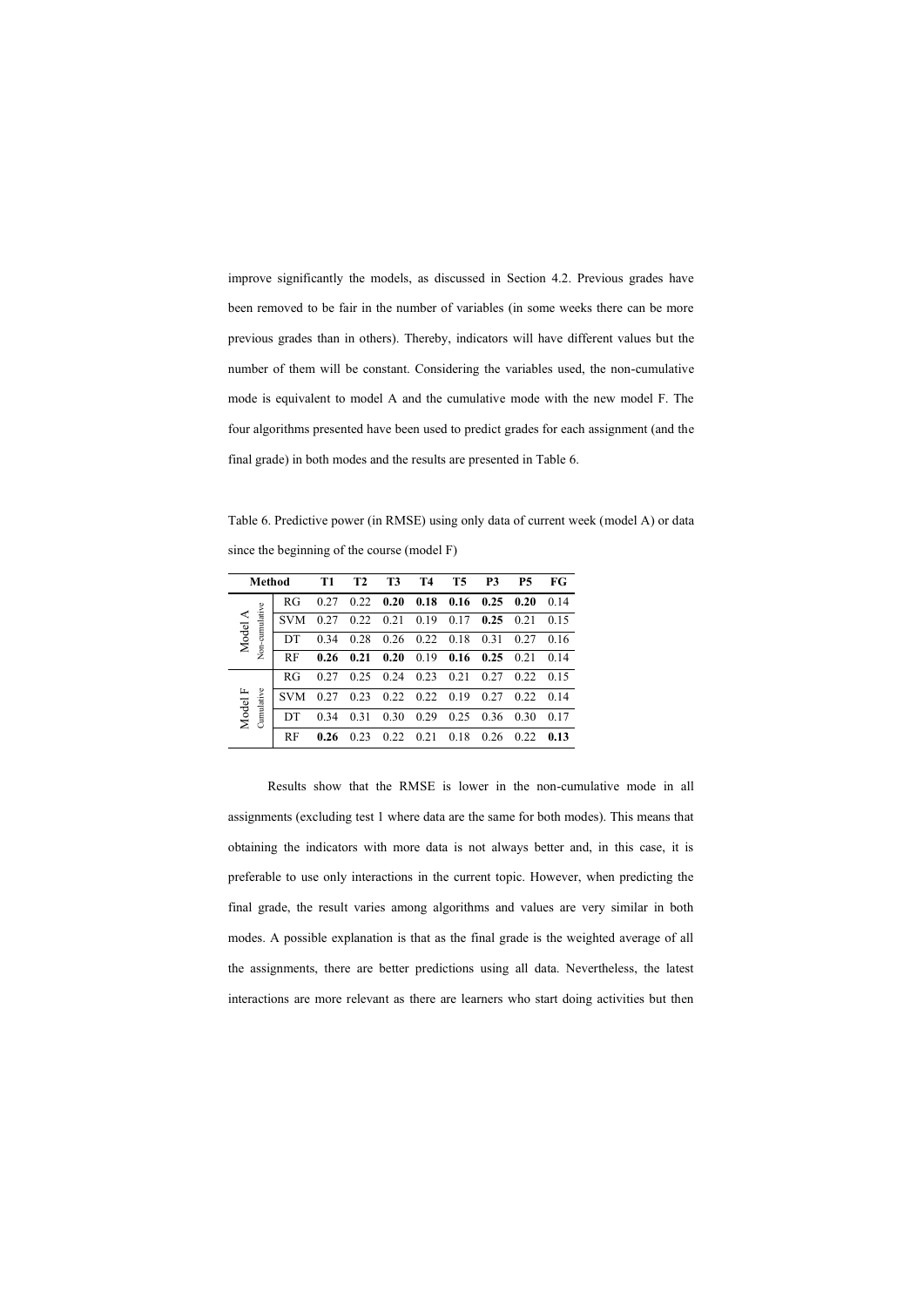they drop out, which makes non-cumulative mode has a similar predictive power respect to the cumulative mode.

Another observation is that the difference between modes is higher as weeks evolve. The reason might be that in the first weeks, previous data are more recent and may have a stronger relationship than in the last weeks, where the first topics took place some time ago. In terms of content, results mean that there is certain independence among units and a learner can master some contents much better than others. In this course, this sounds reasonable because there is a gap between the first three topics and the last two. However, the overall content is incremental (as it is the difficulty) and results might be different in another course with more (in)dependency among topics.

Regarding the algorithms, results show that in the cumulative mode, the best algorithm is RF in all situations. The difference with the rest is statistically significant  $(p-value < 0.01)$  after comparing with each algorithm, although the RMSEs of RG are similar. As RF is also one of the best options in non-cumulative mode, the rest of this analysis will focus only on this algorithm and results will not be significantly affected.

If the initial aim is to anticipate learner grades, it is possible to take data from only previous topics to forecast later grades. The performance will not be as higher as it should be using the current topic, but results will be available earlier. When doing that, one can also consider adding data from more than one week, if available. Previous analysis showed that the non-cumulative mode was better, but it might be different when all data belong to previous weeks. To analyse this, the RMSE has been computed using each week to predict grades of later weeks. Furthermore, there is a cumulative mode in which data are used since the beginning of the course until the current week considered to forecast a later assignment. Figure 2 shows the results of this analysis and how RMSE evolve over time.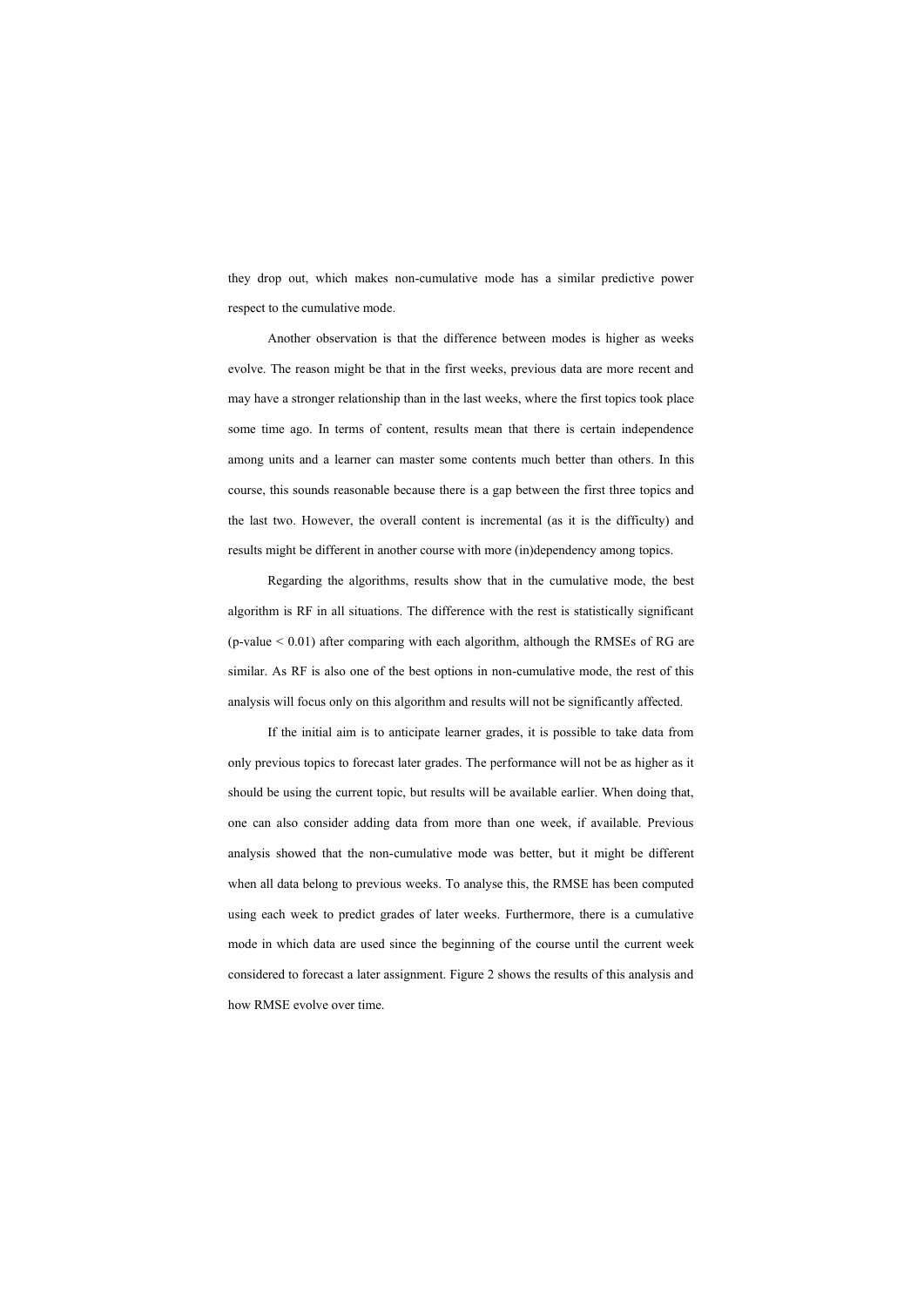

Figure 2. Grades prediction using data from previous topics

In the figure, when predicting closed-ended assignments, the best option is using previous topics without considering all data since the beginning. This might suppose that immediate previous contents have a stronger relationship and they are more useful to predict grades. In contrast, in open-ended assignments, it is better using as much previous data at the beginning, but there is a point where results improve by using only data from the last week. Regarding the final grade, it is surprising that the noncumulative mode has better results (except in week 5). A possible reason is that there can be many learners at the beginning who do not continue the course and these interactions may affect negatively in predictions. The conclusion after this analysis is that data from previous topics can be used (although their performance is obviously worse) to anticipate what learners will achieve. Nevertheless, as topics might have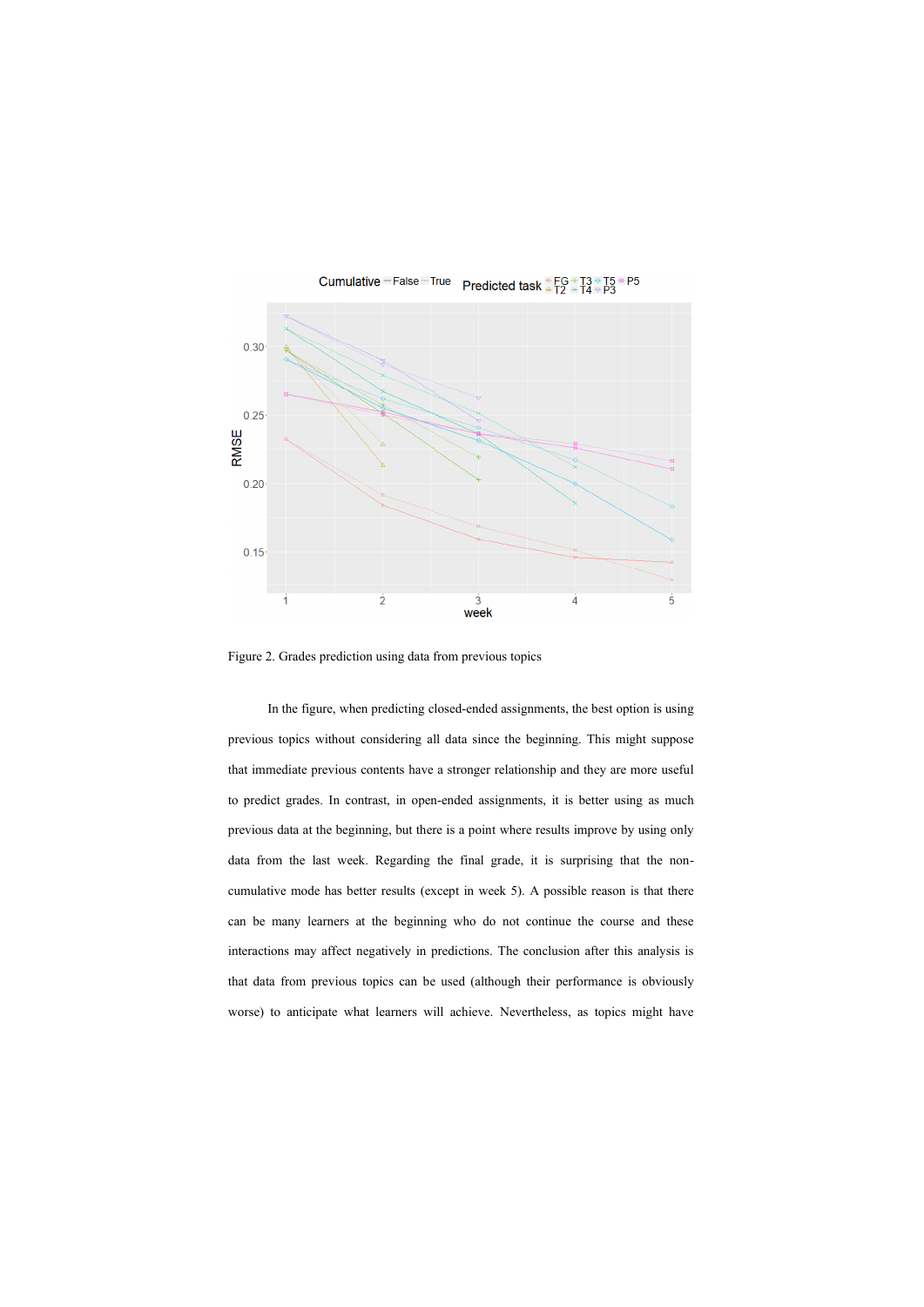certain independency and the engagement of users over the time can vary considerably, results would be better if data are collected only in the time span where the assignment to be predicted is opened for submissions. However, this may be different in another course with a stronger relationship among topics.

### *4.5. RQ5. Stabilisation of predictive power in a day-by-day analysis*

In the previous question, it was analysed how it was possible to anticipate results using data from previous topics. However, RMSEs are lower when only interactions from the current topic are used. The problem is that it is not very useful to wait until the week finishes because in that moment, actual grades will be available. Because of that, the intention is to analyse how the predictive power improves day-by-day in the week where the topic is covered.

This analysis has been conducted by adding data successively and computing the RMSE. Firstly, data are gathered from the first day of the week and then data are added day-by-day until the deadline. As graded activities are usually opened with one week in advance and for a time span of two weeks (except in the first topic where there are three weeks of margin), there are normally 15 days to analyse the evolution. It does not matter if a learner finishes the graded assignment before the deadline because it is assumed that this is the last activity the learner will be doing in that week, which sounds logical, as the instructor presents a learning sequence with ends up with a summative activity.

In this analysis, it is also interesting to see when there is enough data in the week considered to create a model with better predictive power than the model obtained with data from previous weeks. Figure 3 shows the evolution of the RMSE day-by-day and the moment where data from the current topic improve the model obtained using data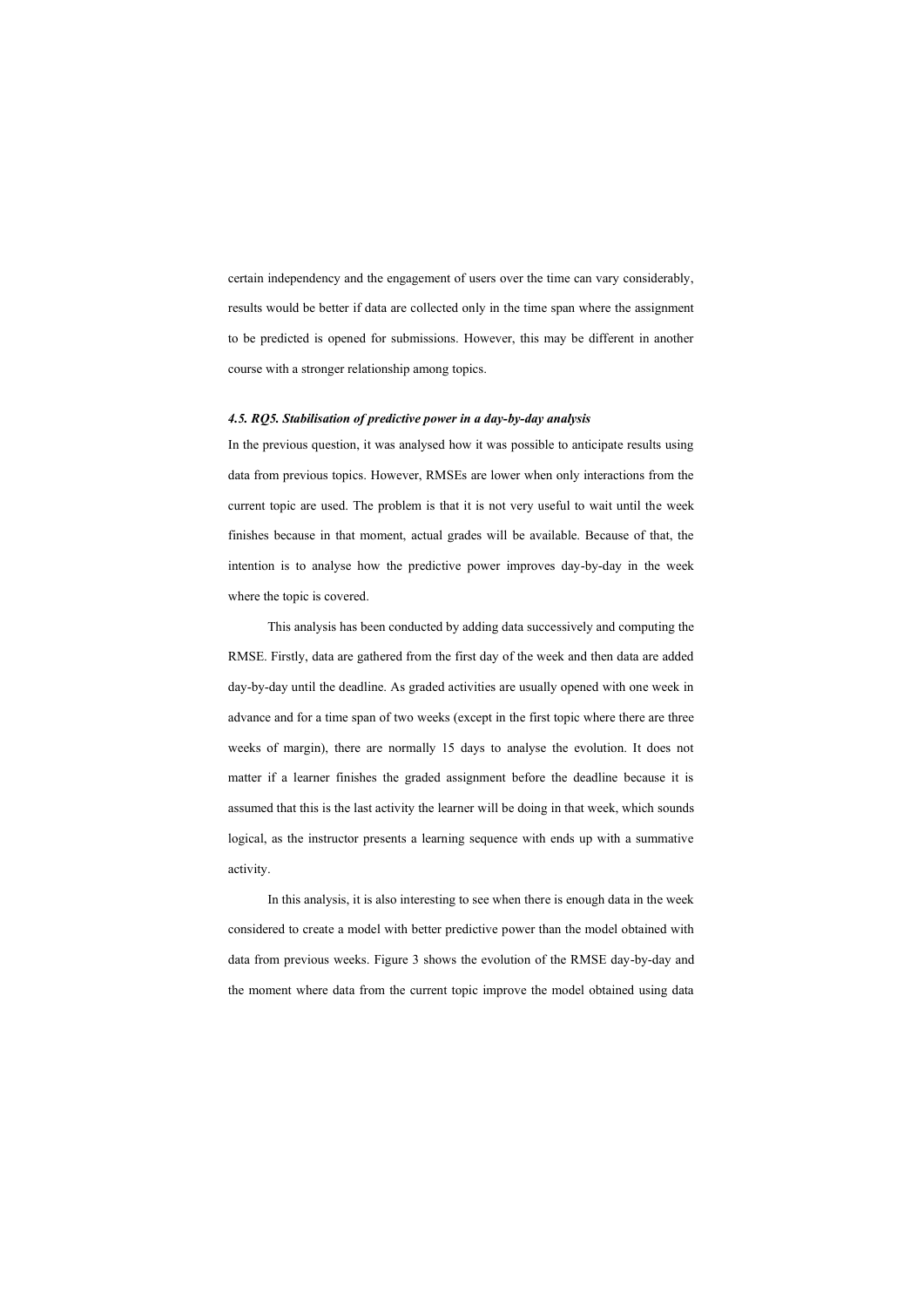from the previous topic. As it was justified in Section 4.4, the algorithm used is RF and data include exercises and video-related variables.



Predicted task  $\frac{+}{+}$  T<sub>1</sub> + T<sub>1</sub>  $\div$  T<sub>1</sub>  $\div$  T<sub>1</sub> Better than previous topics - No ... Yes

Figure 3. Evolution of the predictive power day-by-day

Results show a continuous improvement as days go by. In all cases, the moment where RMSE improves the results obtained with previous data is between day 7 and day 9. This means that the first week when materials are opened is not very useful for predicting grades. This is reasonable because this first week overlaps with the second (and last) week for the previous topic. Therefore, learners can be more focused on finishing the tasks with the nearest deadline than on working in the materials for the new released topic.

Another observation is that there is not a clear stabilisation of the predictive power, and values progressively improve until the end of the analysed period. This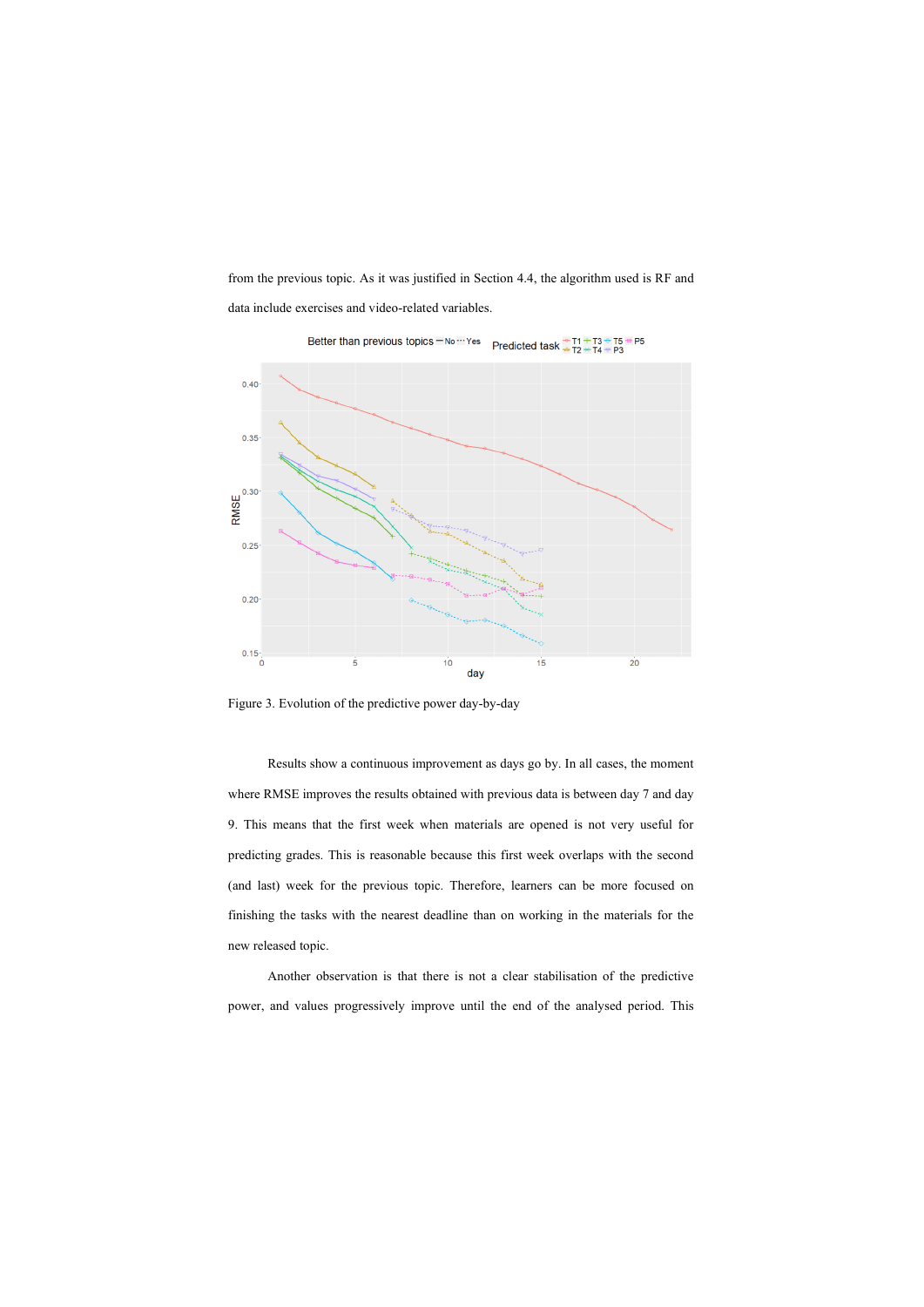improvement is nearly linear in some cases like in the first topic, although there are single days where differences are low. Consequently, within the period considered, it is possible to anticipate grades, but the period is short enough to cause that more data still make an improvement; this means that there is a trade-off between having to wait more to obtain better results and the improvement of the predictive power. Furthermore, the fact that learners can take the assignments in the last moment might contribute to this fact. However, in open-ended assignments, the best model does not include the whole period. This implies that interactions in the last minute to finish programming tasks might not be enough to make them work.

### **5. Discussion**

### *5.1. Lessons learned*

The analysis of the five research questions has served to obtain some findings related to how to predict assignment grades in a MOOC. The summary of these findings is as follows:

- (1) **Early assignments are harder to predict**. Predictive models improve considerably when assignments of the course are towards the end. This means that interactions at the beginning do not necessarily reflect what learners will achieve in the graded assignments.
- (2) **Machine learning algorithms are important, but data make the difference**. Results show that differences in performances are not high, particularly with RF and RG, which are the best algorithms in the study. In contrast, modifications in the data used can vary significantly the results. Therefore, more efforts should be put on designing models with new indicators rather than on creating algorithms.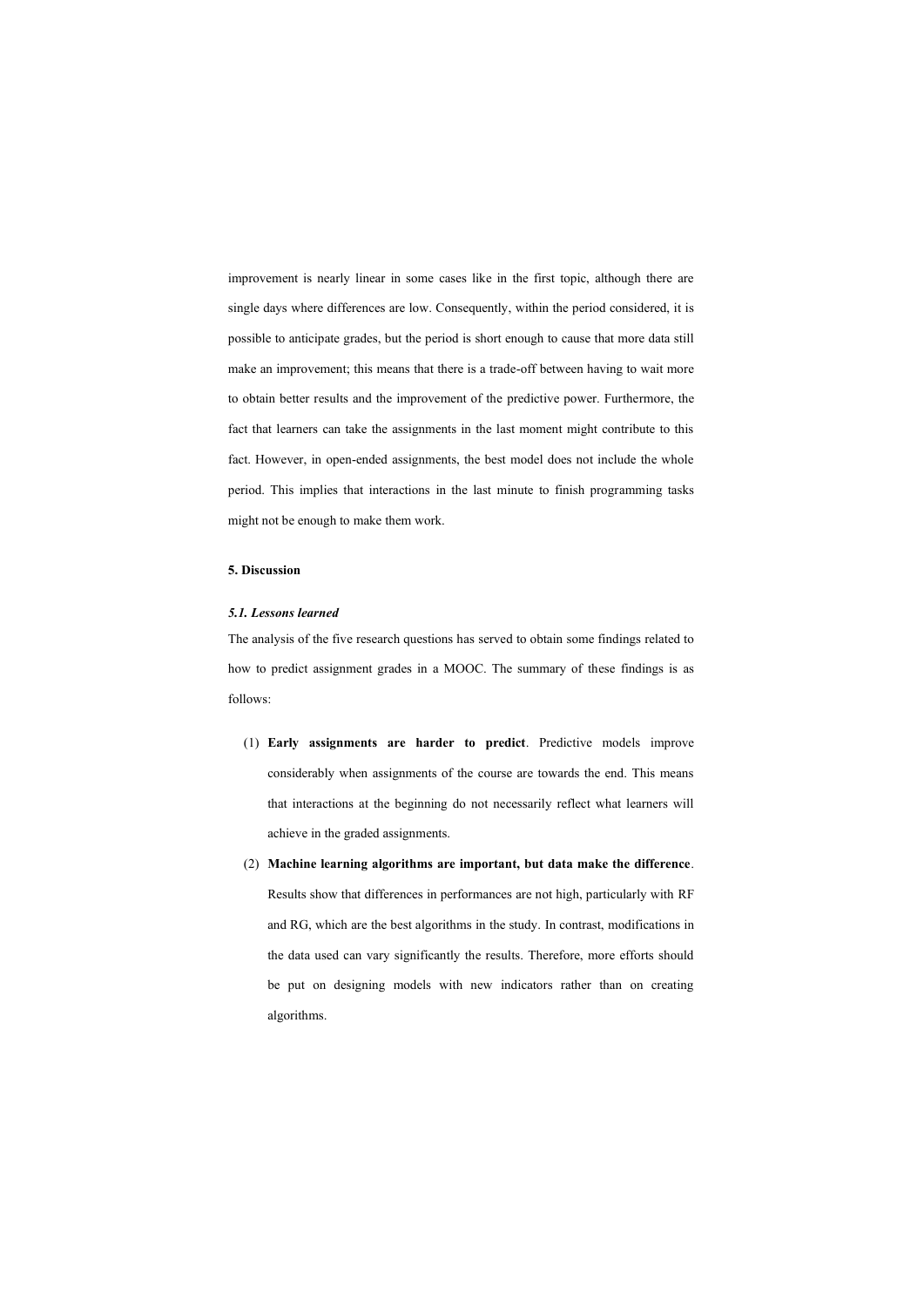- (3) **Previous grades always improve the predictive power of the models**. The RMSE always decrease when previous grades are available. This supposes that learners tend to have a similar level of achievement among assignments and that these variables should be used whenever possible.
- (4) **Forum-related variables do not improve significantly the predictive models.** Although several variables related to forum interactions were collected, they do not enhance the predictive power. Furthermore, half of learners who passed did not post any message, so it is not worth spending a lot of time gathering this type of variables.
- (5) **It is easier to predict closed-ended assignments than open-ended assignments.** As non-graded exercises are typically closed-ended assignments, models to forecast tests achieve a higher predictive power than those used for open-ended assignments with the same data.
- (6) **Adding interactions from previous topics to create the indicators makes predictive models worse**. If data are not available from the current topic, previous data can be useful to anticipate results. However, models whose indicators only include data from the current topic are better than those which mix interactions from the current week and the previous ones.
- (7) **Data from nearest previous weeks have stronger relationship with current grades**. When there are only data from previous topics, the best option is to choose only interaction from the last available week instead of using all the available interactions. The possible reasons are the variances in engagement over the time and the independence among topics.
- (8) **Interactions from the current weeks become relevant after approximately seven days.** Although data from the current topic can achieve the best results,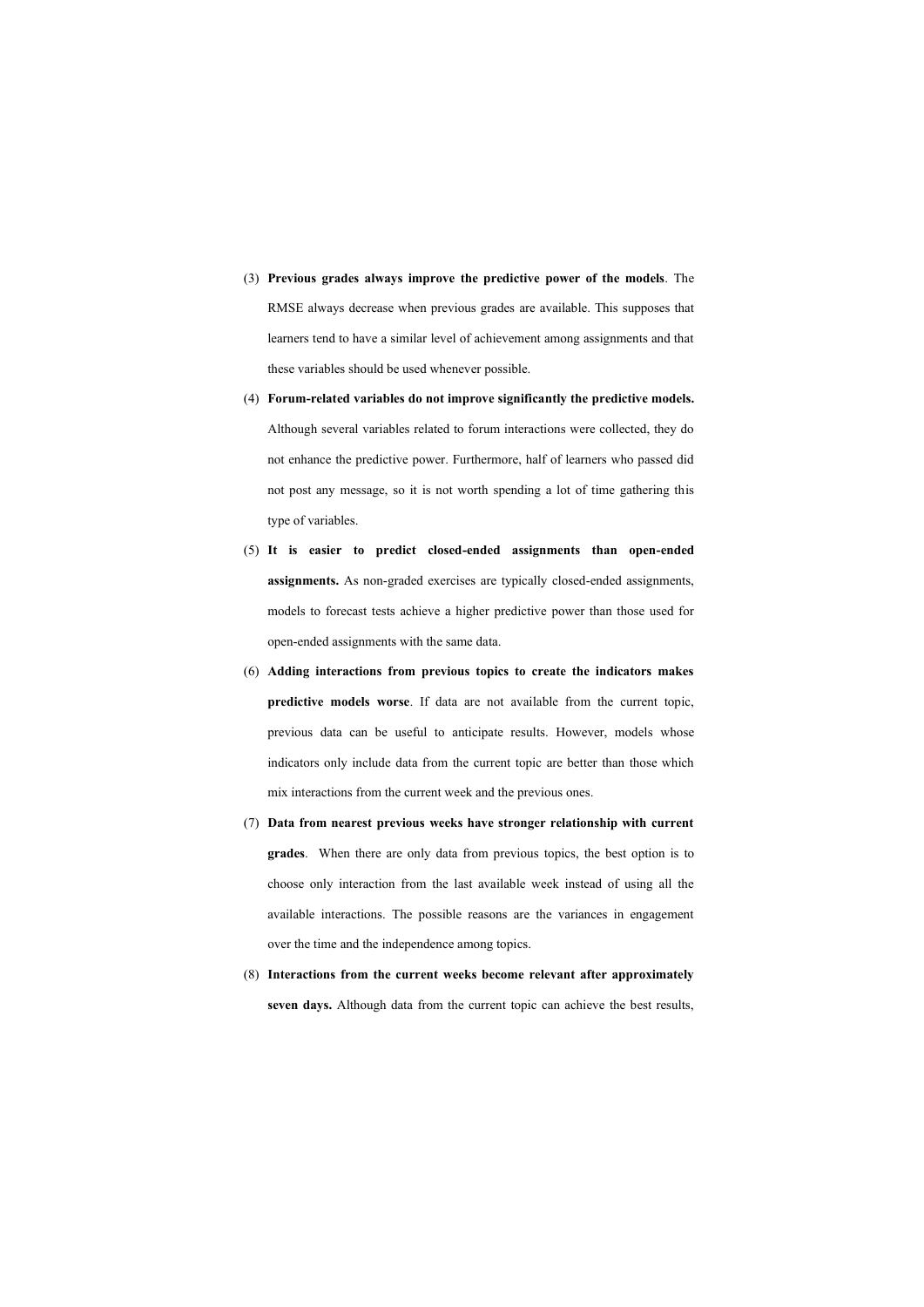there are not enough data until seven days of the release of materials to be able to improve the performance obtained using data from previous topics. For this result, it must be considered that contents are opened two weeks before the deadline, so seven days is half of the time to complete the assignment.

The abovementioned findings can be useful not only to advance current research, but also to transform related educational practices. Particularly, our findings can be applied to detect learners who have difficulties in the course and knowing the predictive power at the different moments of a course. If the predictions are carried out at the right time, it is possible to warn students at risk, or design other interventions (e.g., personalised support or proper methodologies) that help students achieve the expected goals. Therefore, instructors should use the predictive models in real courses (while the course is being developed) and have an effect on their learners.

### *5.2. Limitations*

Despite being able to obtain the findings mentioned in Section 5.1, this work is not exempt of some limitations that are worth mentioning. This subsection outlines the main limitations and the way they have been addressed, or the way they should be tackled in the future.

One limitation related to data was that tracking logs, which includes all the information of learners' events in the platform, were not completely available for this course, so there was not a complete information about users' interactions. For example, information about video replays was not available. Therefore, the prediction is done based on indicators from all the available sources that can be calculated. The inclusion of new indicators might increase the prediction power and it would be worth analysing how the results might change. However, in quite a few occasions not all the information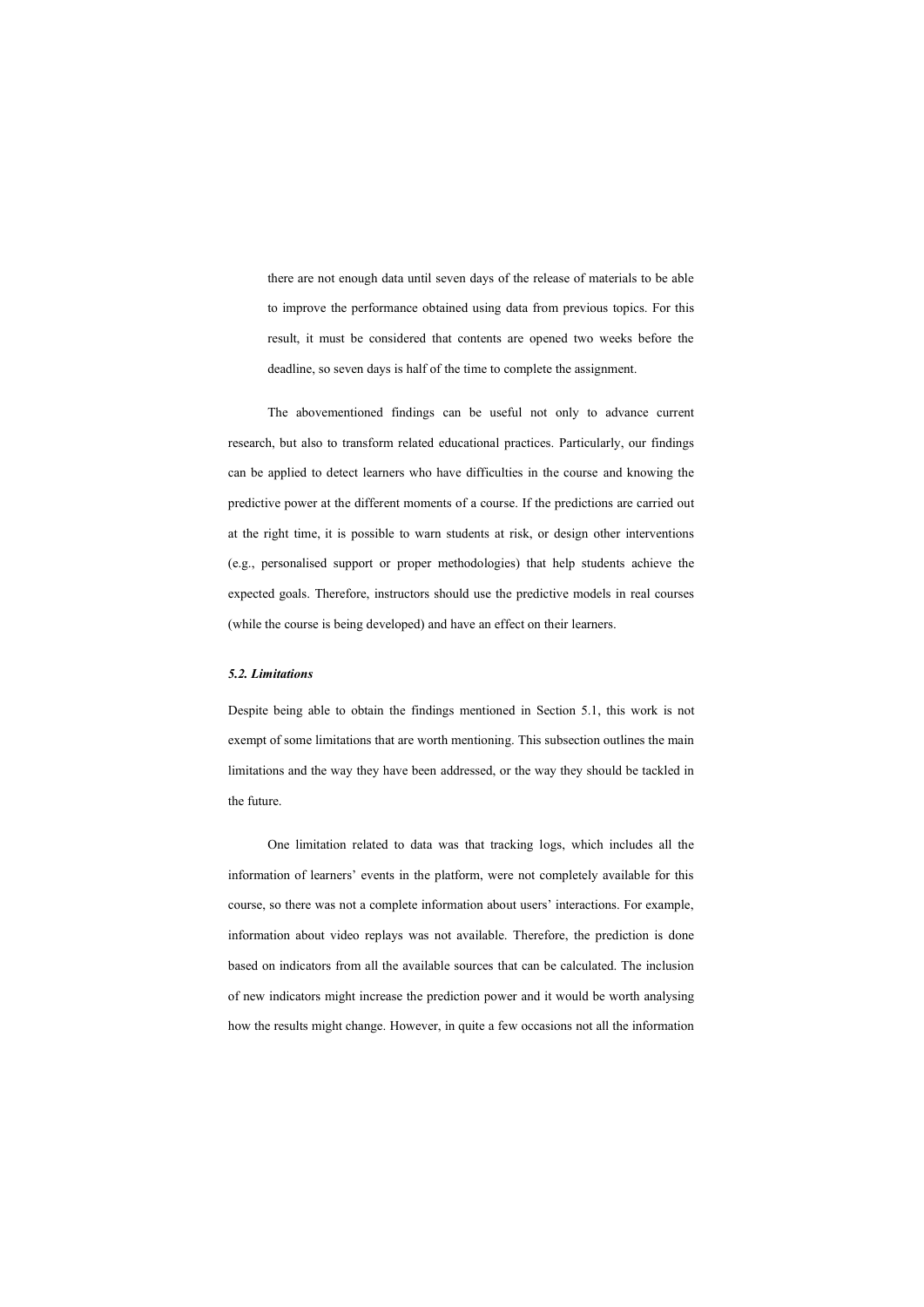about the interactions might be available and prediction using only these data is very relevant.

Apart from data, another restriction was the sample selection criteria. This work considered data from learners who participated at least once in the forum. Therefore, this work presents prediction results for students that interacted in the forum but not for the rest of users. This was also a way to filter users who did not interact enough in the course and that could bias the results. However, it is likely that there are learners who post messages but do not participate in assignments (or vice-versa) as it has been showed that the predictive power of forum variables is not high. Because of that, after performing the analysis, it seems the sample selection criteria might be modified by using a different filter of learners. This gives opportunities for further research on analysing who the real active learners are, and their relationship with grades.

It is also noteworthy that these findings have been obtained in a specific MOOC about Java programming, with an instructor-based methodology. This means that the conclusions of this work can be extended to online courses with similar characteristics, but there might be differences in other contexts. The problem of generalisation is common in learning analytics, and because of that, further research can be done to consider new educational scenarios (e.g., changing the topics of the course, the duration or the methodology). Nonetheless, this work includes novel approaches and considerations regarding how to predict grades that are useful to know the best ways to anticipate what learners will achieve in the course.

### **6. Conclusions and future work**

In this work, an analysis on prediction of grades in a MOOC has been conducted. Predictor variables were calculated using data files provided by edX. These indicators included variables related to the forum, exercises, videos and previous grades. Models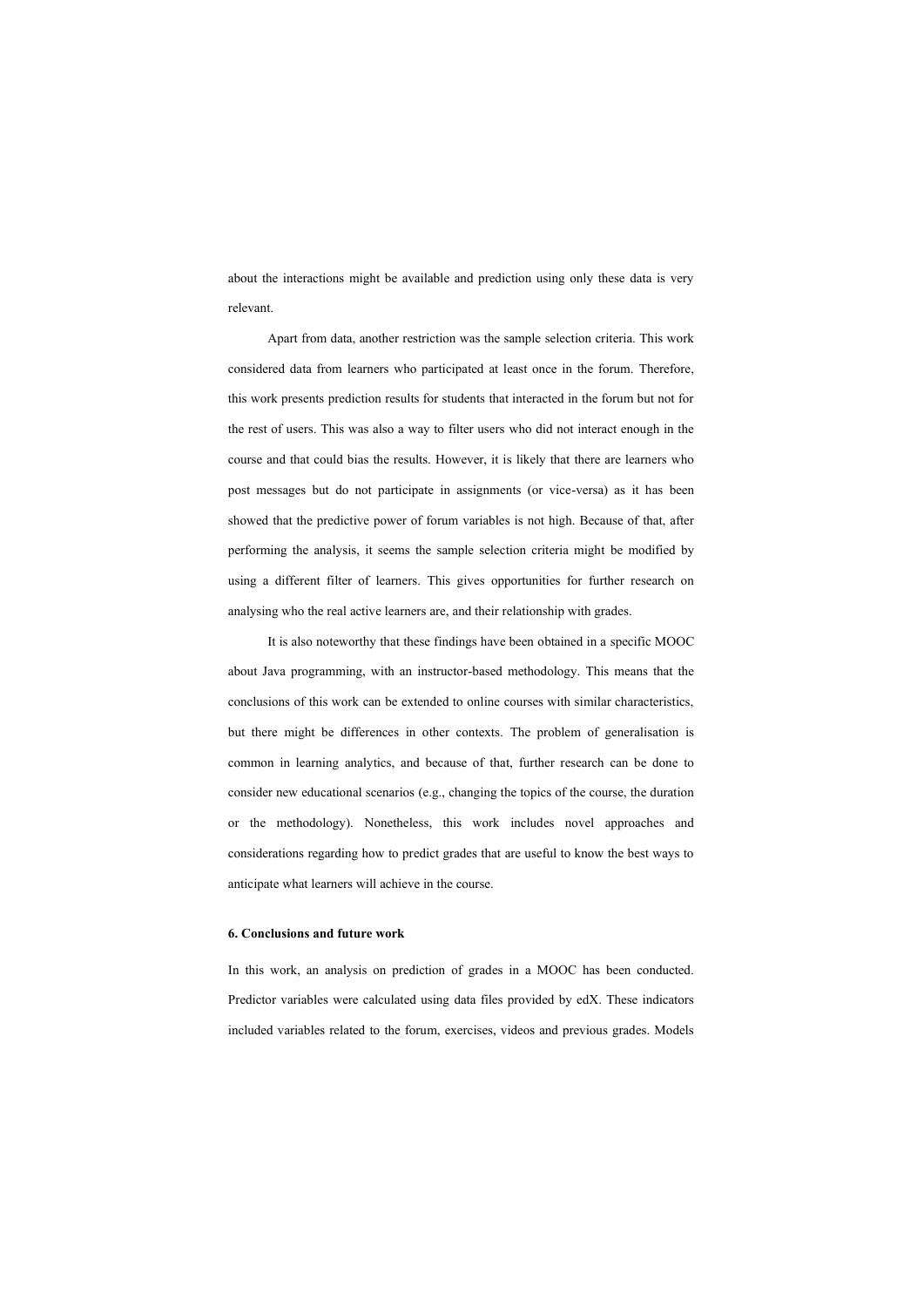that predict scores in different assignments of the course, and the final grade have also been proposed with a best RMSE of 0.126 in the case of assignments (test 5 with RF and model E) and 0.129 in the case of the final grade (with RF and model F), which are more than acceptable results considering what has been previously achieved in other educational contexts.

Nevertheless, from this work, new opportunities for research also arise. As it has been mentioned there might be a variance of results when using MOOCs from other contexts, it will be interesting to assess the applicability of these findings in other courses with different characteristics. For example, self-paced courses where there are not limited periods to complete tasks, courses where open-ended assignments are assessed automatically, where the evaluation is based only on a final exam, or where topics are very different among them.

Furthermore, as future work, it will be interesting to develop models with learners who do not participate in the forum but are engaged in other types of activities to make a comparison with current results. This will allow establishing better understanding on who an active student is indeed, and the relationship among students' active participation through the MOOC and their final performance.

Moreover, it will be useful to enhance models to differentiate learners who fail because they have trouble understanding course contents and learners who are enrolled without commitment to do the activities. In addition, it will be relevant to put the prediction models into practice in a real course while it is under development and analyse how anticipating grades can be useful to improve learning outcomes and to design suitable interventions that can improve current educational practices.

Apart from that, as there were limitations with data from edX, one possible work would be using courses where there is control about all traces of the platform, which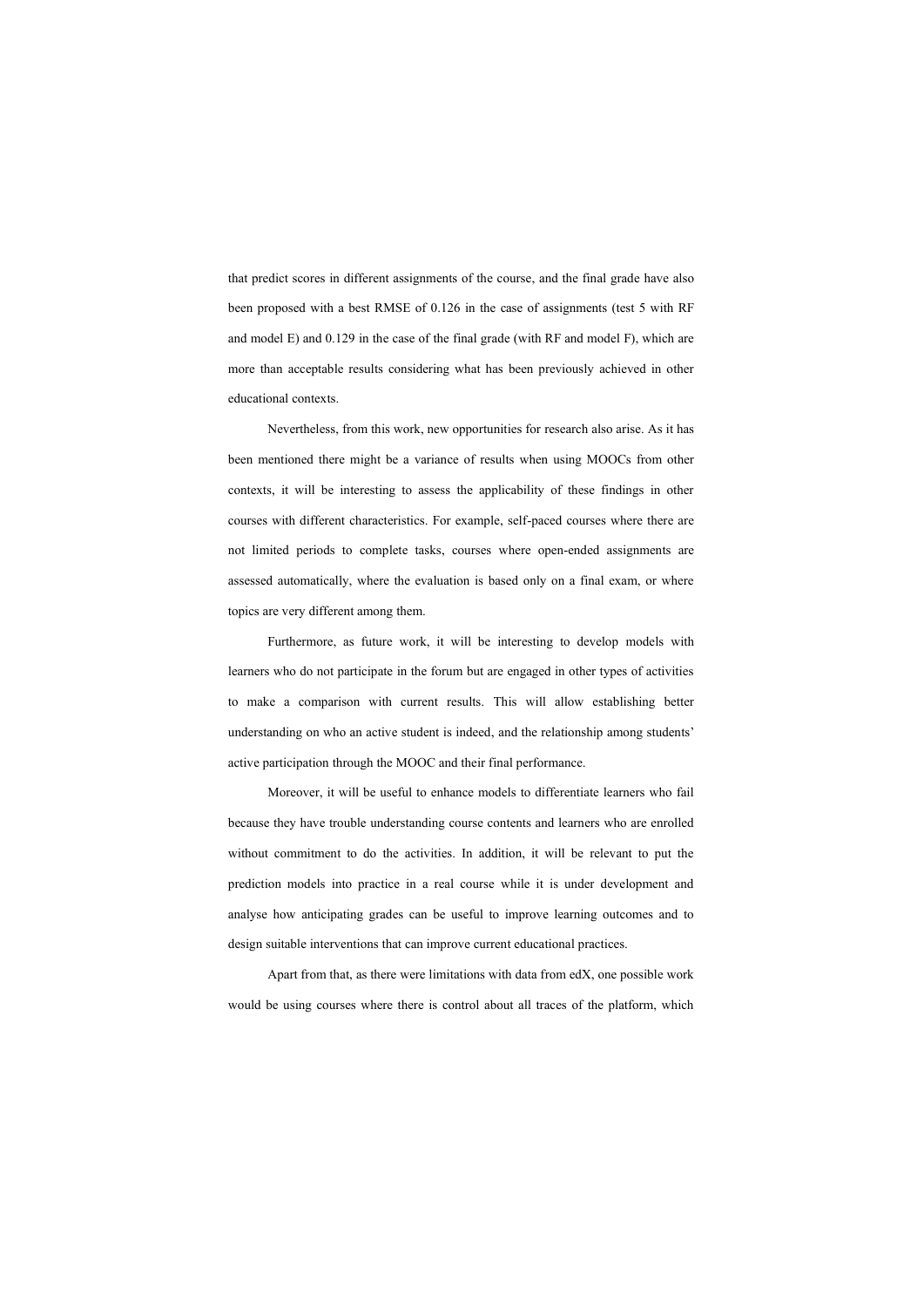will allow designing new indicators based on user events, like how many times the user accesses the course, how many time learners spend doing activities, and so on. This will be useful to enhance models and add new dimensions to the current discussions, which have served to discover how grades can be predicted on a MOOC, and how anticipation can be done more efficiently to advance in the state of the art and achieve a better understanding of the MOOC and its development.

### **7. References**

- Aguiar, Everaldo, G. Alex Ambrose, Nitesh V. Chawla, Victoria Goodrich, and Jay Brockman. 2014. "Engagement vs Performance: Using Electronic Portfolios to Predict First Semester Engineering Student Persistence". *Journal of Learning Analytics* 1 (3): 7-33. doi:10.18608/jla.2014.13.3.
- Alario-Hoyos, Carlos, Pedro J. Muñoz-Merino, Mar Pérez-Sanagustín, Carlos Delgado Kloos, and Hugo A. Parada G. 2016. "Who Are the Top Contributors in a MOOC? Relating Participants' Performance and Contributions". *Journal of Computer Assisted Learning* 32 (3): 232-243. doi:10.1111/jcal.12127.
- Anderson, Ashton, Daniel Huttenlocher, Jon Kleinberg, and Jure Leskovec. 2014. "Engaging with Massive Online Courses". In *Proceedings of the 23rd International Conference on World Wide Web*, 687-698. New York: ACM.
- Ashenafi, Michael Mogessie, Giuseppe Riccardi, and Marco Ronchetti. 2015. "Predicting Students' Final Exam Scores from their Course Activities". In *Proceedings of the 45th Annual Frontiers in Education Conference*, 1-9. Piscataway: IEEE.

Autors (Blinded for peer-review)

- Brinton, Christopher G., Swapna Buccapatnam, Mung Chiang, and H. Vincent Poor. 2016. "Mining MOOC Clickstreams: Video-Watching Behavior Vs. In-Video Quiz Performance". *IEEE Transactions on Signal Processing* 64 (14): 3677- 3692. doi:10.1109/tsp.2016.2546228.
- Brinton, Christopher G., and Mung Chiang. 2015. "MOOC Performance Prediction via Clickstream Data and Social Learning Networks. In *Proceedings of the 34th Annual IEEE Conference on Computer Communications*, 2299-2307. Piscataway: IEEE.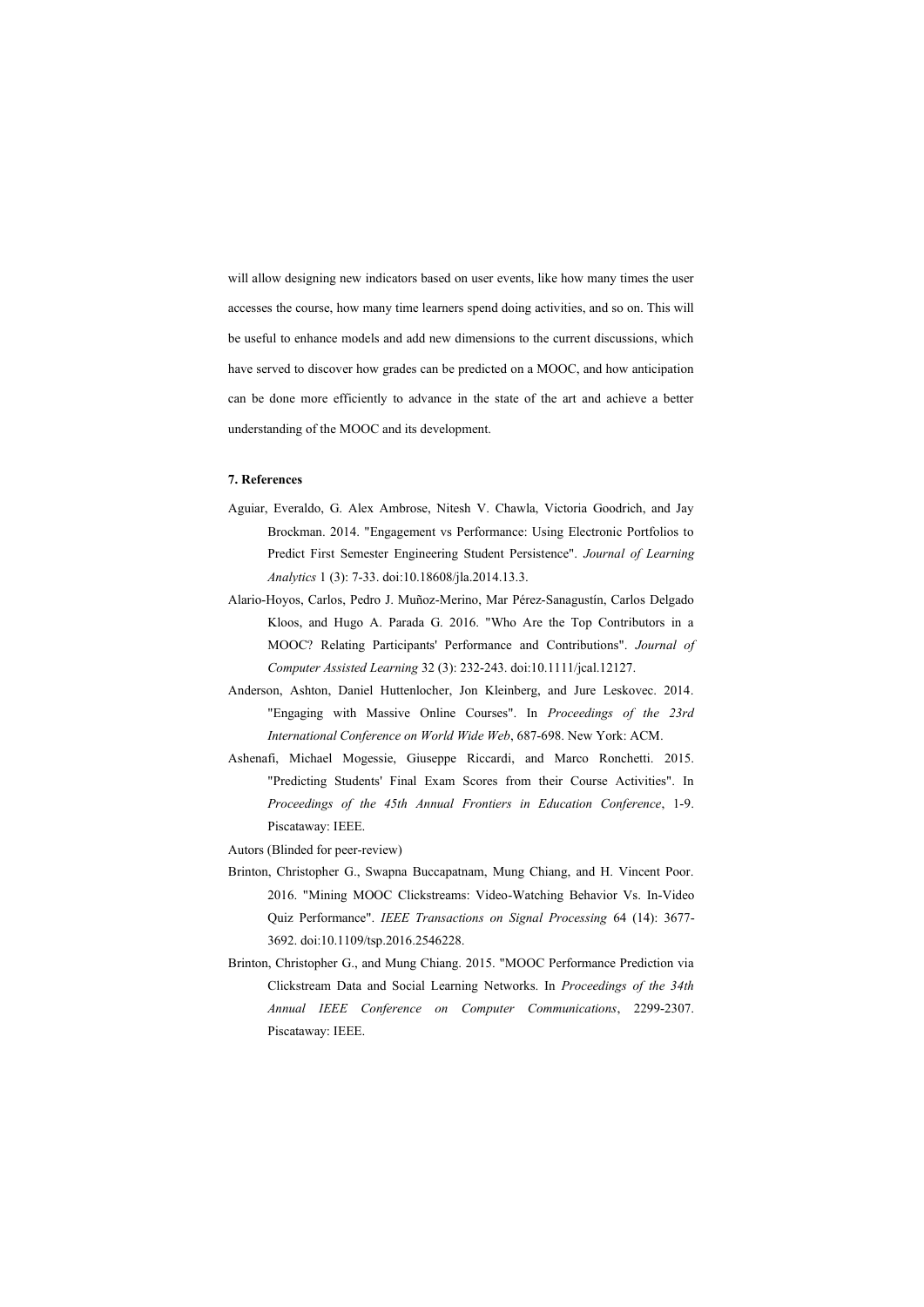- Brinton, Christopher G., Mung Chiang, Shaili Jain, Henry Lam, Zhenming Liu, and Felix Ming Fai Wong. 2014. "Learning about Social Learning in MOOCs: From Statistical Analysis to Generative Model". *IEEE Transactions on Learning Technologies* 7 (4): 346-359. doi:10.1109/tlt.2014.2337900.
- Chaturvedi, Snigdha, Dan Goldwasser, and Hal Daumé III. 2014. "Predicting Instructor's Intervention in MOOC forums". In *Proceedings of the 52nd Annual Meeting of the Association for Computational Linguistics*, 1501-1511. Stroudsburg: Association for Computational Linguistics (ACL).
- Chen, Guanliang, Dan Davis, Claudia Hauff, and Geert-Jan Houben. 2016. "On the Impact of Personality in Massive Open Online Learning". In *Proceedings of the 24th Conference on User Modeling Adaptation and Personalization*, 121-130. New York: ACM.
- Chen, Xin, Mihaela Vorvoreanu, and Krishna P.C. Madhavan. 2014. "Mining Social Media Data for Understanding Students' Learning Experiences". *IEEE Transactions on Learning Technologies* 7 (3): 246-259. doi:10.1109/tlt.2013.2296520.
- Christensen, Gayle, Andrew Steinmetz, Brandon Alcorn, Amy Bennett, Deirdre Woods, and Ezekiel J. Emanuel. 2013. "The MOOC Phenomenon: Who Takes Massive Open Online Courses and Why?". *SSRN Electronic Journal*. doi:10.2139/ssrn.2350964.
- Daniel, John. 2012. "Making Sense of MOOCs: Musings in a Maze of Myth, Paradox and Possibility". *Journal of Interactive Media in Education* 2012 (3): 18. doi:10.5334/2012-18.
- edX. 2017. "EdX Research Guide Release". *edX*, August 25. https://media.readthedocs.org/pdf/devdata/latest/devdata.pdf
- Elbadrawy, Asmaa, Agoritsa Polyzou, Zhiyun Ren, Mackenzie Sweeney, George Karypis, and Huzefa Rangwala. 2016. "Predicting Student Performance Using Personalized Analytics". *Computer* 49 (4): 61-69. doi:10.1109/mc.2016.119.
- Er, Erkan, Miguel L. Bote-Lorenzo, Eduardo Gómez-Sánchez, Yannis A. Dimitriadis, Juan Ignacio Asensio-Pérez. 2017. "Predicting Student Participation in Peer Reviews in MOOCs". In *Proceedings of the 5th European MOOCs Stakeholders Summit*, 65-70. Cham: Springer.
- Feng, Mingyu, Neil Heffernan, and Kenneth Koedinger. 2006. "Predicting State Test Scores Better with Intelligent Tutoring Systems: Developing Metrics to Measure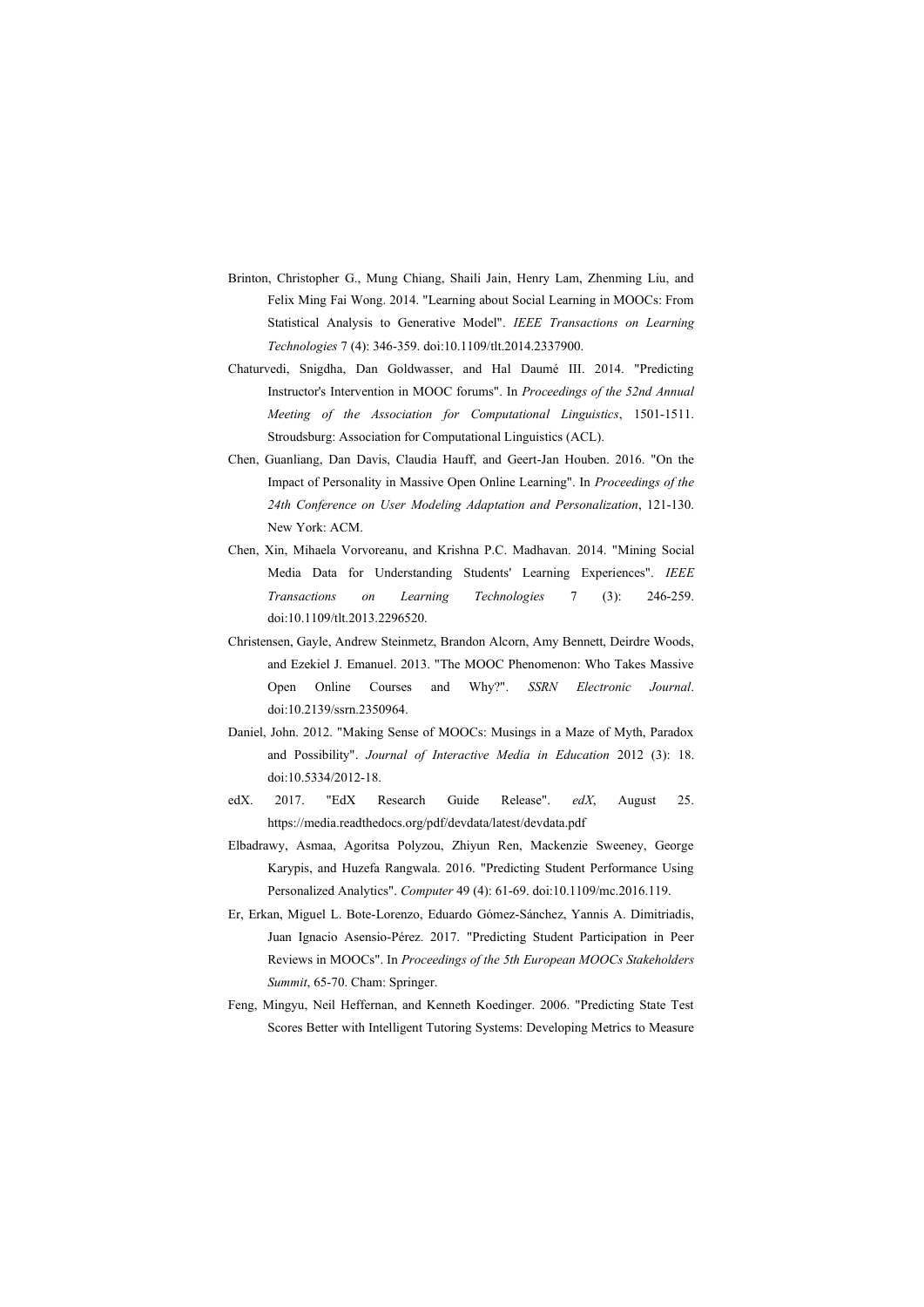Assistance Required". In *Proceedings of the 8th International Conference on Intelligent Tutoring Systems*, 31-40. Berlin: Springer.

- Grainger, Barney. 2013. "Massive Open Online Course (MOOC) Report 2013". *University of London*.
- Greller, Wolfgang, and Hendrik Drachsler. 2012. "Translating Learning into Numbers: A Generic Framework for Learning Analytics". *Journal of Educational Technology & Society* 15 (3): 42.
- Greene, Jeffrey A., Christopher A. Oswald, and Jeffrey Pomerantz. 2015. "Predictors of Retention and Achievement in a Massive Open Online Course". *American Educational Research Journal* 52 (5): 925-955. doi:10.3102/0002831215584621.
- Halawa, Sherif, Daniel Greene, and John Mitchell. 2014. "Dropout Prediction in MOOCs using Learner Activity Features". *Experiences and best practices in and around MOOCs* 7: 3-12.
- Hu, Minqing, and Bing Liu. 2004. "Mining and summarizing customer reviews". In *Proceedings of the 10th ACM International Conference on Knowledge Discovery and Data Mining*, 168-177. New York: ACM.
- Kennedy, Gregorl, Carleton Coffrin, Paula de Barba, and Linda Corrin. 2015. "Predicting Success: How Learners' Prior Knowledge, Skills and Activities Predict MOOC Performance". In *Proceedings of the 5th International Conference on Learning Analytics and Knowledge*, 136-140. New York: ACM
- Kettle, Keri L., and Gerald Häubl. 2010. "Motivation by Anticipation: Expecting Rapid Feedback Enhances Performance". *Psychological Science* 21 (4): 545-547. doi:10.1177/0956797610363541.
- Kloft, Marius, Felix Stiehler, Zhilin Zheng, and Niels Pinkwart. 2014. "Predicting MOOC Dropout over Weeks using Machine Learning Methods". In *Proceedings of the EMNLP 2014 Workshop on Analysis of Large Scale Social Interaction in MOOCs*, 60-65. Taberg: Association for Computational Linguistics (ACL).
- Kolowich, Steve. 2013. "Coursera Takes a Nuanced View of MOOC Dropout Rates". *The chronicle of higher education*.
- Li, Xiao, Ting Wang, and Huaimin Wang. 2017. "Exploring N-gram Features in Clickstream Data for MOOC Learning Achievement Prediction". In *Proceedings of the 22nd International Conference on Database Systems for Advanced Applications*, 328-339. Cham: Springer.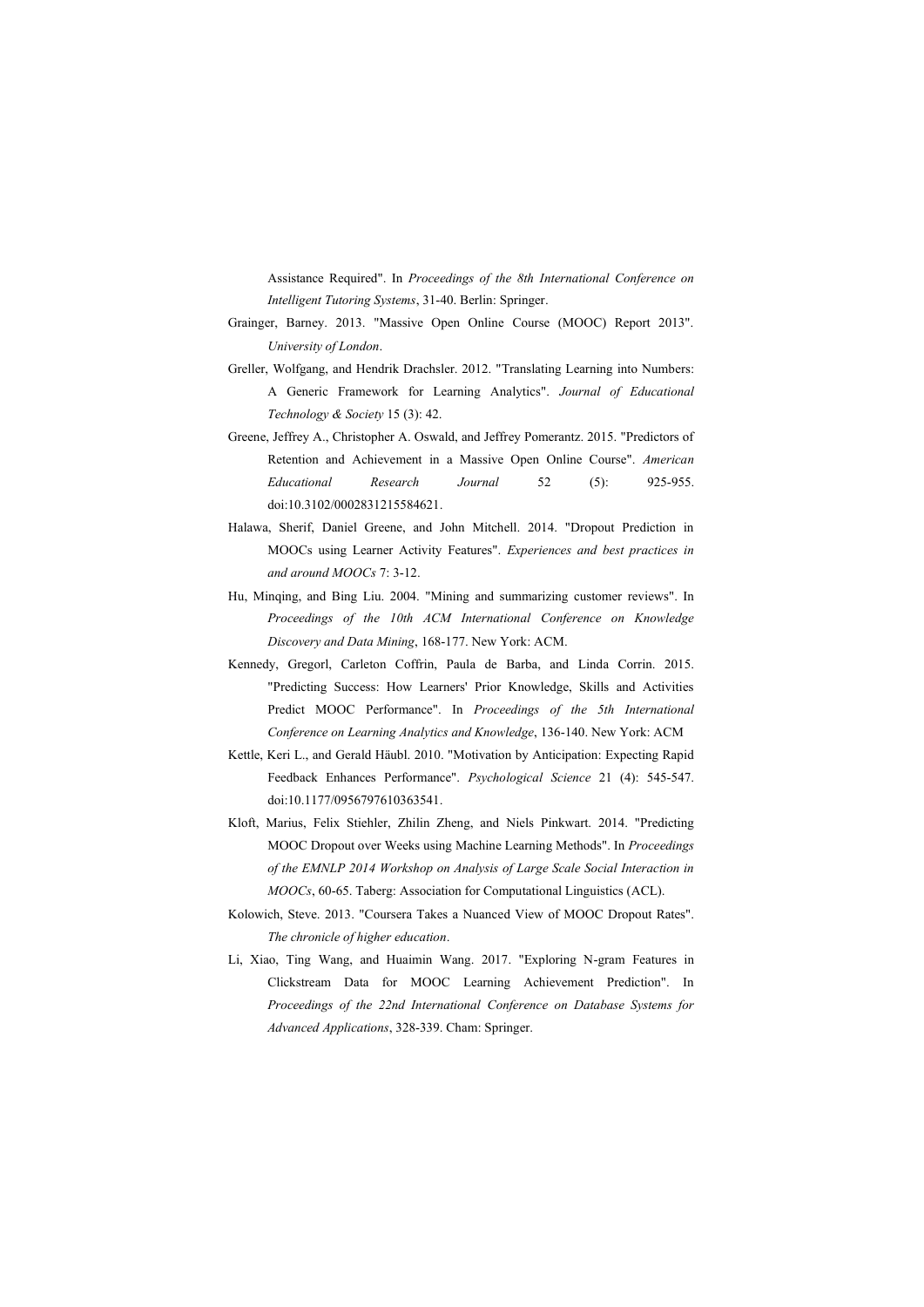- Lykourentzou, Ioanna, Ioannis Giannoukos, Vassilis Nikolopoulos, George Mpardis, and Vassili Loumos. 2009. "Dropout Prediction in e-Learning Courses through the Combination of Machine Learning Techniques". *Computers & Education* 53 (3): 950-965. doi:10.1016/j.compedu.2009.05.010.
- Okubo, Fumiya, Takayoshi Yamashita, Atsushi Shimada, and Hiroaki Ogata. 2017. "A neural network approach for students' performance prediction". In *Proceedings of the 7th International Conference on Learning Analytics and Knowledge,* 598- 599. New York: ACM.
- Pardo, Abelardo, Negin Mirriahi, Roberto Martinez-Maldonado, Jelena Jovanovic, Shane Dawson, and Dragan Gašević. 2016. "Generating actionable predictive models of academic performance". In *Proceedings of the 6th International Conference on Learning Analytics and Knowledge*, 474-478. New York: ACM.
- Pelánek, Radek. 2015. "Metrics for evaluation of student models". *Journal of Educational Data Mining* 7 (2): 1-19.
- Pérez-Lemonche, Ángel, Gonzalo Martínez-Muñoz, Estrella Pulido-Cañabate. 2017. "Analysing Event Transitions to Discover Student Roles and Predict Grades in MOOCs". In *Proceedings of the 26th International Conference on Artificial Neural Networks and Machine Learning*, 224-232. Cham: Springer.
- Ramesh, Arti, Dan Goldwasser, Bert Huang, Hal Daume III, and Lise Gettor. 2014. "Learning Latent Engagement Patterns of Students in Online Courses". In *Proceedings of the 28th AAAI Conference on Artificial Intelligence*, 1272-1278. Palo Alto: AAAI Press.
- Ramesh, Arti, Shachi H. Kumar, James R. Foulds, and Lise Getoor. 2015. "Weakly Supervised Models of Aspect-Sentiment for Online Course Discussion Forums". In *Proceedings of the 53rd Annual Meeting of the Association for Computational Linguistics*, 74-83. New York: Association for Computational Linguistics (ACL).
- Ren, Zhiyun, Huzefa Rangwala, and Aditya Johri. 2016. "Predicting Performance on MOOC Assessments using Multi-Regression Models". arXiv preprint arXiv:1605.02269.
- Romero, Cristóbal, Manuel-Ignacio López, Jose-María Luna, and Sebastián Ventura. 2013. "Predicting Students' Final Performance from Participation in On-Line Discussion Forums". *Computers & Education* 68: 458-472. doi:10.1016/j.compedu.2013.06.009.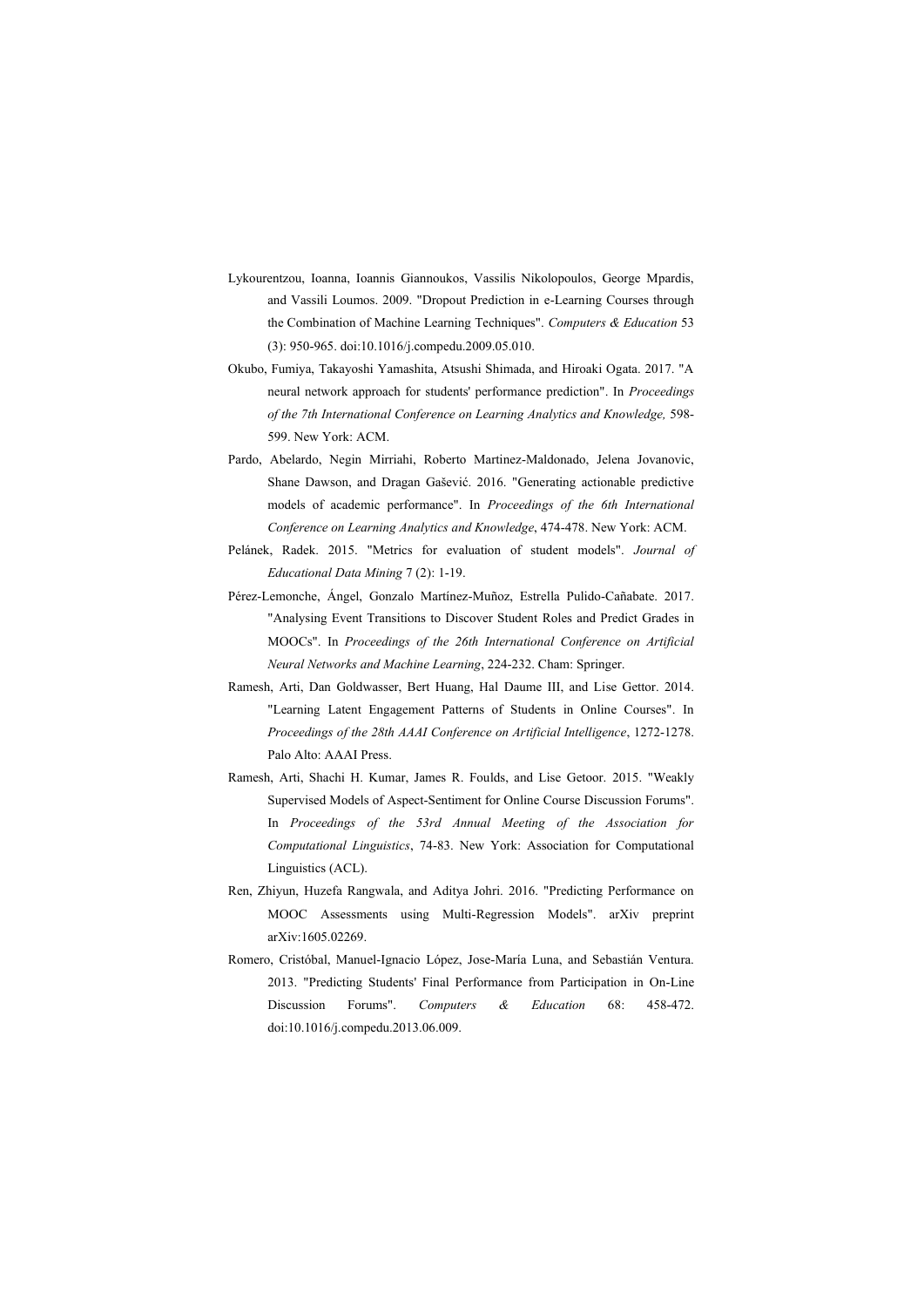- Ruipérez-Valiente, José A., Ruth Cobos, Pedro J. Muñoz-Merino, Álvaro Andujar, and Carlos Delgado Kloos. 2017. "Early Prediction and Variable Importance of Certificate Accomplishment in a MOOC". In *Proceedings of the 5th European Conference on Massive Open Online Courses*, 263-272. Cham: Springer.
- Sajjadi, Mehdi S.M., Morteza Alamgir, and Ulrike von Luxburg. 2016. "Peer Grading in a Course on Algorithms and Data Structures: Machine Learning Algorithms do not Improve over Simple Baselines". In *Proceedings of the 3rd ACM Conference on Learning @ Scale*, 369-278. New York: ACM.
- Santos, José Luis, Joris Klerkx, Erik Duval, David Gago, and Luis Rodríguez. 2014. "Success, Activity and Drop-outs in MOOCs an Exploratory Study on the UNED COMA Courses". In *Proceedings of the 4th International Conference on Learning Analytics and Knowledge*, 98-102. New York: ACM.

Shah, Dhawal. 2015. "By the Numbers: MOOCs in 2015". *Class Central*.

- Shahiri, Amirah Mohamed, Wahidah Husain, and Nur'aini Abdul Rashid. 2015. "A Review on Predicting Student's Performance Using Data Mining Techniques". *Procedia Computer Science* 72: 414-422. doi:10.1016/j.procs.2015.12.157.
- Silverman, Linda Kreger. 1990. "Social and Emotional Education of the Gifted: The Discoveries of Leta Hollingworth". *Roeper Review*, 12 (3): 171-178. doi: 10.1080/02783199009553265.
- Sinha, Tanmay, and Justine Cassell. 2015. "Connecting the Dots: Predicting Student Grade Sequences from Bursty MOOC Interactions over Time". In *Proceedings of the 2nd ACM Conference on Learning@ Scale*, 249-252. New York: ACM.
- Universidad Carlos III de Madrid. 2015. "Introduction to Programming with Java. Part I: Starting to program in Java. Syllabus". *edX*, May 21. https://d37djvu3ytnwxt.cloudfront.net/assets/courseware/v1/dd292391c487859d 7be2b11b746d7afa/c4x/UC3Mx/IT.1.1x/asset/IT.1x-Syllabus.pdf
- Valadez Sierra, María Dolores, Angel Alberto Valdés Cuervo, Teodoro Rafael Wendlandt Amezaga, Ana Carolina Reyes Sánchez, Rogelio Zambrano Guzmán, and Juan Pedro Navarro Agraz. 2015. "Differences in Achievement Motivation and Academic and Social Self-Concept in Gifted Students of Higher Education". *Journal of Curriculum And Teaching* 4 (1): 83. doi:10.5430/jct.v4n1p83.